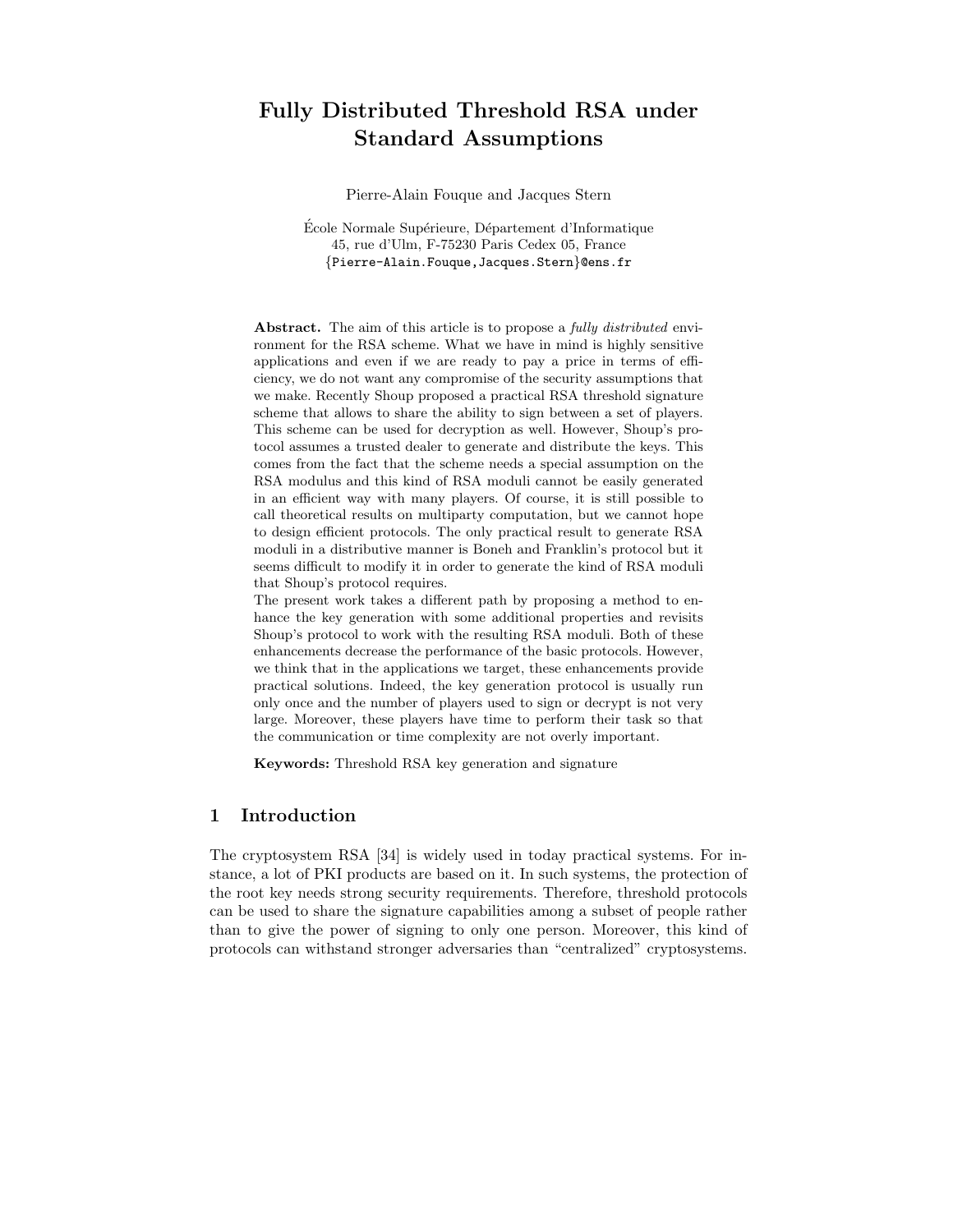Indeed, threshold cryptography can cope with break-ins adversaries that have the ability to corrupt people and read the memory of servers [6]. These adversaries are stronger than "normal" adversaries that can only read exchanged messages. In a "centralized" cryptosystem, if one break-ins adversary attacks the memory, he then knows all the key and the system is down. As this kind of attacks done by intruders (hackers, Trojan horses) or by corrupted insiders are very common and frequently easy to perform, systems must be protected against them. In threshold cryptography, the secret key is split into shares and each share is given to one of a group of servers. However, in order to be sure that at no moment the key is entirely in one machine, one can also distribute the key generation phase. Consequently, we say that a cryptosystem is fully distributed if it is distributed from the key generation to the signature or decryption phase.

In the case of discrete-log based cryptosystems, known solutions exist to distribute DSS, El Gamal, Cramer-Shoup [20, 38, 7]. Moreover, a protocol to distribute a discrete-log key has been first proposed by Pedersen in [27]. This protocol has been further revisited to solve a security flaw [21, 15]. Therefore, discrete-log cryptosystems are fully distributed. However, a fully distributed version of RSA is a more challenging and important task.

In this paper we propose new techniques to fully distribute RSA. This solves an open problem where one needs to cope with requirements that do not match. On one hand, at Eurocrypt'00, Shoup describes a practical threshold signature scheme in [37] where the primes of the RSA modulus should be safe. On the other hand, Boneh and Franklin at Crypto '97 [4] describe a protocol to share the key generation of an RSA modulus. However, the generation of safe modulus seems to be hard with this protocol. The present work takes a different path by proposing a method to enhance the key generation with some additional properties and revisits Shoup's protocol to work with the resulting RSA moduli.

#### 1.1 Why it is important to share Shoup's threshold RSA ?

Shoup threshold RSA signature scheme [37] presents interesting features. First of all, it is secure and robust in the random oracle model assuming the RSA problem is hard. Next, the signature share generation and verification are completely noninteractive and finally, the size of an individual signature share is bounded by a constant times the size of the RSA modulus. However, this scheme requires a trusted dealer to generate the keys and distribute the shares of the secret key among  $\ell$  servers.

When a message m has to be signed by a quorum of at least  $t + 1$  servers, where  $2t + 1 \leq \ell$ , a special server, called the *combiner*, forwards the message m or  $x = H(m)$  to all servers. Then, each server computes its signature share along with a proof of correctness. Finally, the combiner selects a subgroup of  $t + 1$  servers by checking the proofs and combines the  $t + 1$  related signature shares to generate the signature s.

Efficient communication model against active adversary. The main characteristic of Shoup's protocol in relation to previous proposals [17, 16, 32] is the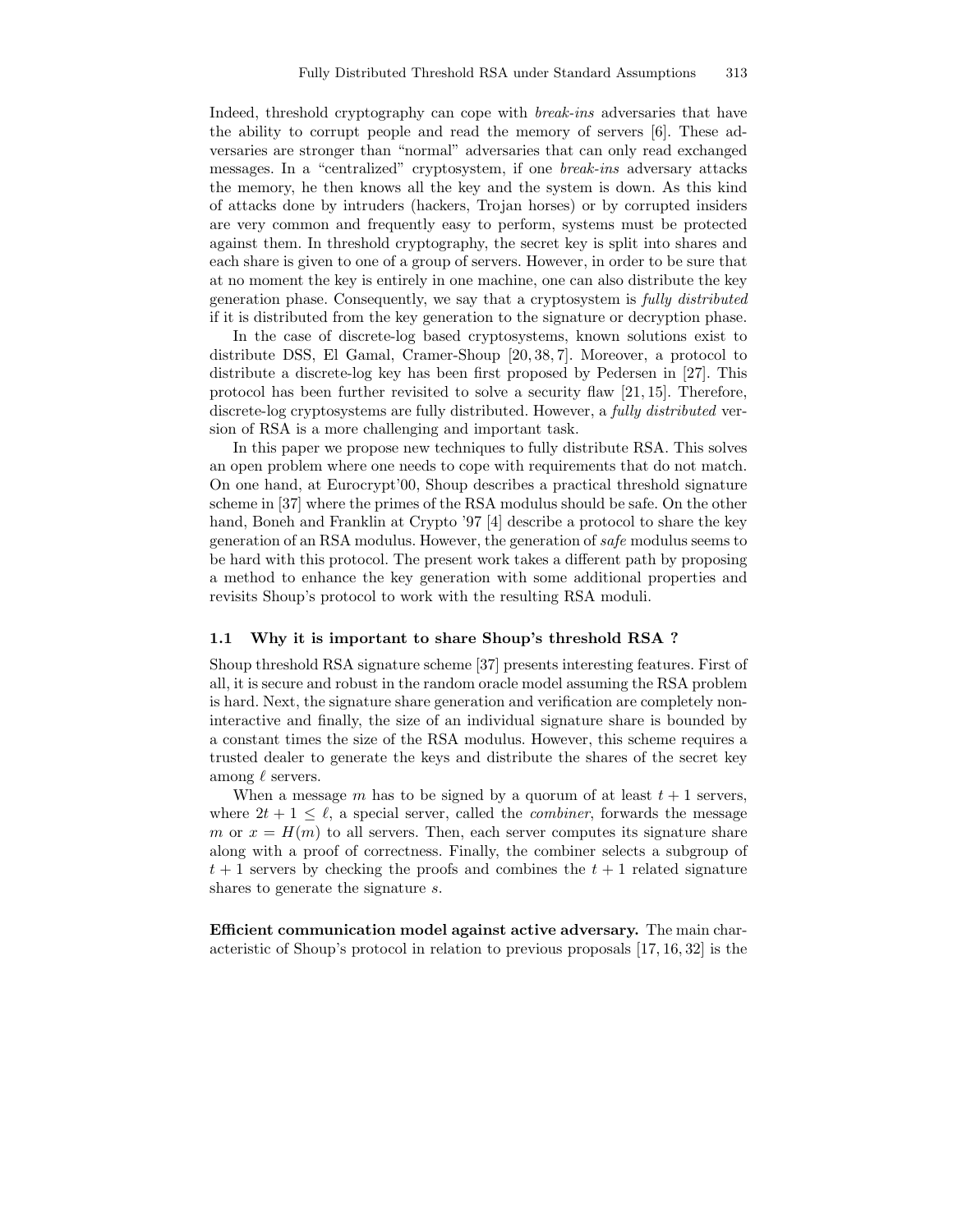following. In the discrete-log case, it is easy to compute inverses mod  $q$ , if we note q the order of the group G generated by q, because q is public. With RSA, we cannot disclose inverses of a known value mod  $\varphi(N)$  without revealing the factorization of N unless we use a special algebraic structure, called a module, as in [35, 19]. We can note that computations in such structure can be done efficiently if we consider [25]. If we do not want to use a module, we face the problem of computing inverses when we use polynomial sharing in order to compute the Lagrange coefficients. Consequently some authors in [17, 32] have proposed additive sharings to avoid this calculation. Therefore, as they need all shares to generate the signature, they devise strategies to cope with corrupted or crashed servers. Different strategies can be used to reconstruct the lost shares by noncorrupted servers : either using two different sharings (additive and polynomial) as in [32] or using probabilistic assignments as in [17]. With additive sharing,  $d = \sum_{i=1}^{\ell} d_i \mod \varphi(N)$ , the combiner easily computes the signature s from the l correct signature shares  $s_i = x^{d_i} \mod N$ , where  $x = H(m)$  is the message to be signed, by using the formula :

$$
s = \prod_{i=1}^{\ell} s_i \left( = \prod_{i=1}^{\ell} x^{d_i} = x^{\sum_{i=1}^{\ell} d_i} = x^d \bmod N \right) \tag{1}
$$

The main drawbacks of these techniques are the size of the key shares because of the need of different sharings and the use of protocols to reconstruct the bad signature shares in the presence of active (malicious) players.

In [16], the authors proposed the first proven scheme based on polynomial sharing, which is based on Desmedt and Frankel's scheme [13]. However in the case of active adversaries, which are allowed to send bad shares, the protocol has to be rewind at most  $t$  times, to remove the bad servers as the signature shares depend on the subgroup of  $t+1$  servers enabling the reconstruction of the signature. Let  $\Delta = \ell!$ . The shares of d are such that  $\Delta | d_i$  and  $d_i = f(i)$  where f is a polynomial of degree  $t$  and of constant term equals to  $d$ . If we denote by  $S$  the subgroup of  $t + 1$  servers, let Lagrange coefficients to be  $\lambda'^{S}_{i,j} = \prod_{j' \in S \setminus j} \frac{i-j'}{j-j'}$  $\frac{i-j}{j-j'}$ . Therefore,  $d = \sum_{i \in S} \lambda_{0,i}^S d_i \mod \varphi(N)$  from the Lagrange formula. There are two problems. First of all,  $\lambda'_{i,j}$  cannot be computed in  $\mathbb{Z}_{\varphi(N)}$  since  $(j-j')$  could be even and not invertible  $\text{mod}\varphi(N)$ . Next, the combiner has to compute

$$
s = \prod_{i \in S} s_i^{\lambda'_{0,i}^S} \left( = \prod_{i \in S} s^{\lambda'_{0,i}^S d_i} = s^{\sum_{i \in S} \lambda'_{i,0}^S d_i} = s^d \mod N \right)
$$
 (2)

But, as  $\lambda'_{i,j}^S$ 's are not integers and the combiner cannot compute roots modulo a composite number, otherwise it can solve the RSA Problem, he cannot compute equation (2). The key idea is to note that  $\Delta \times \lambda'_{i,j}^S$  are integers. Therefore, if we write  $d_i = \Delta \times d'_i$ , then, for a group S of  $t + 1$  servers, each one can compute  $l_{0,i}^S = \Delta \times \lambda'_{0,i}^S \in \mathbb{Z}$  and  $s'_{i} = x^{\lambda'^{S}_{i,0}d_{i}} = x^{l_{0,i}^S \times d'_{i}}$  mod N. Finally, the combiner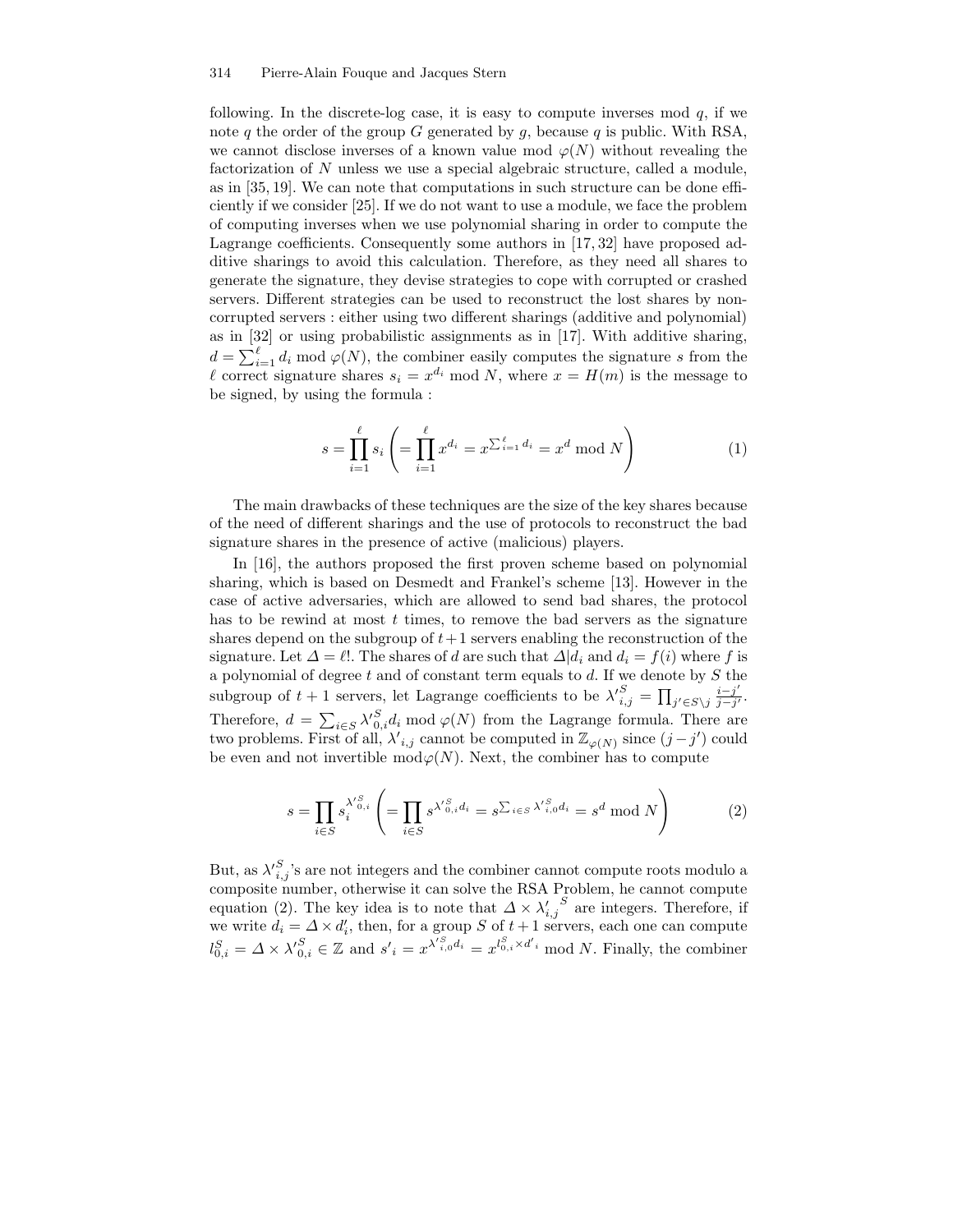computes

$$
s = \prod_{i \in S} s'_i \left( = \prod_{i \in S} x^{l_{0,j}^S \times d'_i} = \prod_{i \in S} x^{\Delta \times \lambda'_{0,i}^S \times d'_i} = \prod_{i \in S} x^{\lambda'_{0,i}^S d_i} = x^d \bmod N \right) \tag{3}
$$

If the signature is not valid, the combiner removes the bad servers thanks to a proof of robustness, defines another group  $S$  and rewind the protocol. It is then obvious that after t trials, all bad servers are removed from the set  $S$  and the signature will be correct. However, this redefinition of the subgroup does not seem very nice and Shoup and others have proposed a new trick to avoid this problem.

Shoup in [37] and Miyazaki, Sakurai and Yung in [26] solve this problem by using a well-known lemma to extract an e-root of w modulo a composite number from a e-root of a known power of w [24] without any secret. The solution is to multiply Lagrange coefficients by  $\Delta$  such that they are integers :  $\lambda_{i,j}^S = \Delta \times \lambda_{i,j}^S \in \mathbb{Z}$  and  $\Delta d = \sum_{i \in S} \lambda_{0,i}^S d_i$ , if we denote by S a subset of  $t+1$ elements. Therefore, if we let  $s_i = x^{d_i}$ , the combiner can compute signatures and change of group (compute new Lagrange coefficients according to the group of  $t + 1$  servers) without asking new signature shares to the servers. He computes equation (2) using  $\lambda_{i,j}^S$  and gets  $s^{\Delta} = \prod_{i \in S} s_i^{ \lambda_{0,i}^S} (= x^{\Delta d}) \mod N$ . Finally, the combiner can compute a e-root of  $x^{\Delta}$  with the previous formula and can recover a  $e$ -root of  $x$  using the well-known lemma. Consequently, if we use Shoup's scheme, there is no need to generate  $d_i$  such that  $\Delta | d_i$  as it is done in [18, 12].

Even if the protocol of Frankel et al. in [16] proposed a fully distributed version of RSA, it is less elegant than Shoup's one and it will be nice to share this protocol. Moreover, this scheme proposes others improvements that are valuable such as the proof of robustness. This proof uses safe primes, like Gennaro et al.'s one [20] and avoids the drawbacks of a special relation between prover and verifier. Furthermore, in [16], the authors describe an interactive protocol which leads to a less efficient protocol than Shoup's one which uses non-interactive zero-knowledge proofs. Therefore, we face the problem of distributing this noninteractive proof.

Proof of robustness and use of safe primes. As we said before, a second key point in Shoup's signature scheme is the proof of correctness, which guarantees the robustness of the scheme. Robustness means that corrupted servers should not be able to prevent uncorrupted servers from signing. This property is attractive for threshold protocols in presence of active adversaries that can modify the behavior of servers. In Shoup's scheme, the proof of correctness requires an RSA modulus built with safe primes. In the proof of correctness, servers must prove that they raise  $x$  to the correct power, namely  $d_i$ , their share of the secret. To this end, each server i has a verification key  $v_i = v^{d_i} \mod N$  and makes a proof that  $\log_v v_i = \log_x s_i (= d_i \mod \varphi(N))$ . The problems are :  $\mathbb{Z}_N^*$  is not a cyclic group, its order is unknown, such generator  $v$  do not exist and elements of maximal order cannot be easily found. However, Shoup noted that if we use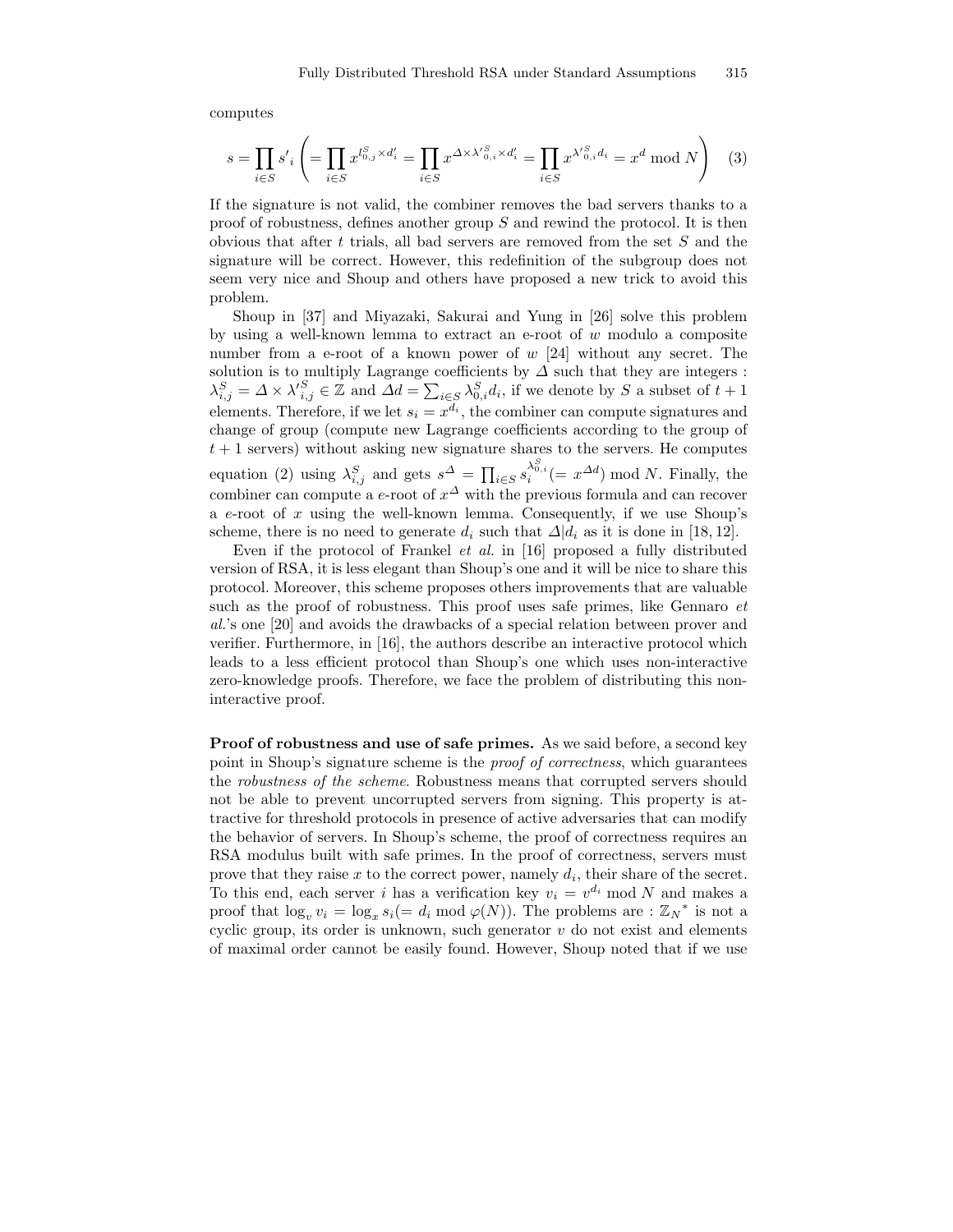RSA moduli with safe primes, then the group of squares in  $\mathbb{Z}_N^*$  is cyclic and it is easy to find generators. Consequently, the proof of correctness can be made non-interactively and correctly proved without further assumptions. Finally, safe prime moduli are also used in the key generation protocol in order to guarantee the secrecy of Shamir's secret sharing.

Shared Generation of RSA Keys. This raises the question of generating RSA moduli for Shoup's threshold scheme without a trusted dealer. There exist protocols that generate RSA keys in a distributive manner [4, 18, 9, 10, 3, 30, 23]. Boneh and Franklin in [4] designed such protocol for the generation of an RSA modulus in the honest-but-curious model. Later, Frankel, MacKenzie and Yung in [18] made this algorithm robust against malicious servers. In [30], Poupard and Stern also provided a protocol to compute a shared modulus for two players only. Finally, Gilboa in [23] has extended Poupard and Stern method. As we can note, the Boneh and Franklin protocol is most efficient but no protocol is known to efficiently create shared safe RSA moduli.

## 1.2 Outline of the paper

We begin by presenting the problem in section 2, *i.e.* where the properties of safe primes are used in Shoup's protocol, and in section 3 the security model. Next, in section 4, we describe how to enhance the Boneh-Franklin scheme to generate RSA moduli having special requirements. In section 5 we show that Shoup's protocol is still secure against passive adversary and in section 6, we show a new proof of correctness making Shoup scheme robust against active adversary. Finally, in section 7 we present practical parameters for our scheme.

#### 1.3 Notations and Definitions

Throughout this paper, we use the following notation: for any integer  $N = pq$ , where  $n = \log(N)$  is a security parameter, as well as k, l, t, k', k<sub>1</sub> and k<sub>2</sub>,

- we use  $Q_N$  to denote the group of squares in  $\mathbb{Z}_N^*$ ,
- $-$  we use  $\varphi(N)$  to denote the Euler totient function, i.e. the cardinality of  $\mathbb{Z}_N^*$ ,
- we use  $\lambda(N)$  to denote Carmichael's lambda function defined as the largest order of the elements of  $\mathbb{Z}_N^*$ .

Let  $p = 2p' + 1$  and  $q = 2q' + 1$  where in general  $p' = \prod_{p_i} p_i^{e_i}$  and q  $\Pi$  $\prime$  =  $q_j q_j e_j$ . Set  $M = p'q'$ . Finally, a prime number p is a safe prime if p and p' are both prime. A RSA modulus  $N = pq$  is called a *safe prime modulus* if p and q are both safe primes.

# 2 The problem

As we will see in the following, safe primes are used in the key generation in order to prove that Shamir secret sharing scheme [36] is secure in the ring  $\mathbb{Z}_M$ . and not in a finite field, and in the proof of correctness. Let us explain the second problem as it is less obvious.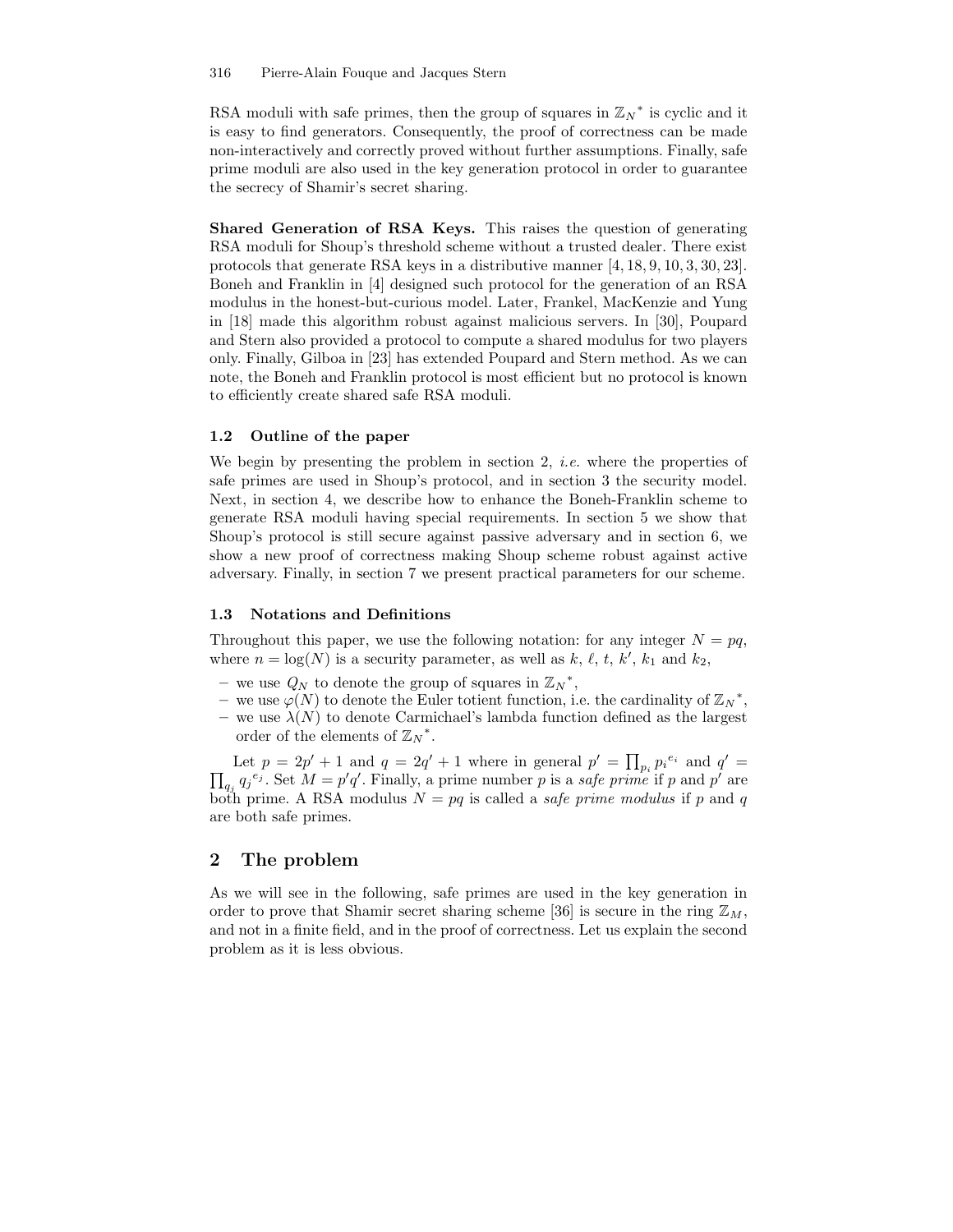#### 2.1 What is the problem ?

Robustness guarantees that even if t malicious players send false signature shares, the signature scheme still correctly generates a signature s. This property is needed since otherwise combination faces the problem of selecting the correct shares.

For example, the combiner receives signature shares from the servers and has to generate the correct signature. One way for him is to pick at random  $t + 1$ signature shares, generate the possible signatures  $s'$  and test whether  $s'$  is a valid signature of m. If  $s'$  passes the verification protocol, the correct signature has been found, otherwise, the combiner has to test another group of  $t + 1$  signature shares. Since the combiner cannot guess where the bad shares are, it might face an exponential number of trials. Therefore, it is necessary to devise an efficient test in order to check whether a player has correctly answered a request. Shoup has proposed an efficient proof to achieve such check non-interactively and the same kind of proof appears in [32, 19] but still requires safe prime modulus.

In order to avoid the generation of shared safe moduli, which appears currently out of reach, this paper proposes a tradeoff between the requirements of the RSA modulus for the signature and decryption protocols and the requirements at key generation. Independly of our work, Damgard and Koprowski have recently considered the same problem in [12]. They revisited Shoup's paper and used non-standard assumptions to show that the proof of correctness works without other requirements on the RSA modulus. They use [18] to generate standard RSA moduli.

In our work, we consider environments where high security is required such as electronic voting schemes. Therefore, we prefer to use protocols based on standard assumptions. We believe that standard assumptions and security proofs are needed to build secure protocols. Several electronic schemes [14, 11, 1] have been based on Paillier cryptosystem which is related to RSA. The techniques developed in the paper can be used to *fully share* this cryptosystem.

#### 2.2 Our results

We prove that Shoup's protocol can be modified to work with RSA moduli having special properties under standard assumptions and that these moduli can be jointly generated.

Safe prime moduli are needed in the proof of robustness and in the key generation. Moreover, different characteristics of these numbers are used in the proof of robustness. Indeed, Shoup's protocol uses two important properties of the subgroup  $Q_N$  of squares of  $\mathbb{Z}_N^*$  when N is a safe modulus. On one hand, this subgroup is cyclic and on the other hand, its order  $M$  does not have small prime factors. The cyclic group is used to show the existence of the discrete log in the proof of correctness. The use of safe primes allows to guarantee that, with overwhelming probability, a random element in  $Q_N$  is a **generator**.

Our first observation relates the structure of  $Q_N$  with  $gcd(p-1, q-1)$  and the search for generators in this group to the prime factor decomposition of  $\frac{p-1}{2}$  and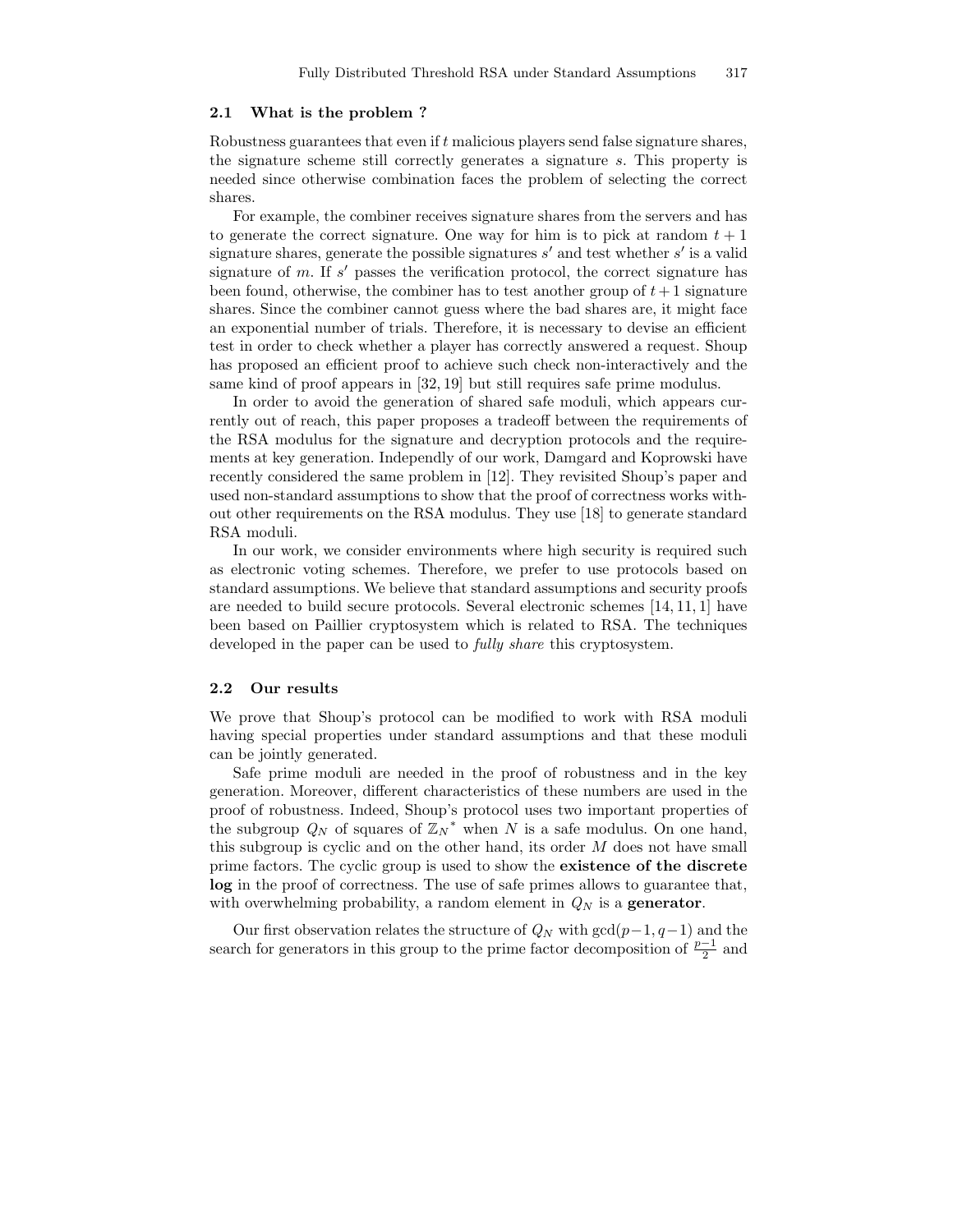$\frac{q-1}{2}$ . In particular, if  $\frac{p-1}{2}$  and  $\frac{q-1}{2}$  have no small prime factors, then with high probability few randomly chosen elements generate the entire group  $Q_N$ . If we choose enough random elements  $(g_1, \ldots, g_k)$ , we can guarantee that the group generated by  $\langle g_1, \ldots, g_k \rangle$  is all of  $Q_N$  with high probability. Such techniques have already been used by Frankel et al. in [18] and a precise treatment has been given by Poupard and Stern in [31]. Moreover, using a nice trick of Gennaro et al. which first appeared in [22] and the protocol recently proposed by Catalano *et al.* in [8], the calculation of  $gcd(p-1, q-1)$  can be performed in a distributed way. These methods allow to keep key generation and signature efficient.

In this paper, we show how to jointly construct RSA moduli such that the subgroup  $Q_N$  is cyclic, which guarantees the existence of discrete logs and of generators of  $Q_N$ . Moreover, the order M of this group does not have small prime factors less than some sieving bound B. Checking such primes does not exceedingly increase the running time of the key generation algorithm.

# 3 Security Model

# 3.1 The Network

We assume a group of  $\ell$  servers connected to a broadcast medium, and that messages sent on the communication channel instantly reach every party connected to it.

#### 3.2 The Adversary

The adversary is computationally bounded and it can corrupt servers at any moment by viewing the memories of corrupted servers (passive adversary), and/or modifying their behavior (active adversary). The adversary decides on whom to corrupt at the start of the protocol (static adversary). We also assume that the adversary corrupts no more than t out of  $\ell$  servers throughout the protocol, where  $\ell \geq 2t + 1$ .

#### 3.3 Formal definition

A RSA threshold signature scheme consists of the four following components :

- $A key generation algorithm takes as input security parameters n, the number$ k of elements to generate  $Q_N$ , the number  $\ell$  of signing servers, the threshold parameter t and a random string  $\omega$ ; it outputs a public key  $(N, e)$  where n is the size in bits of N, the private keys  $d_1, \ldots, d_\ell$  only known by the correct server and for each  $u \in [1, k]$  a list  $v_u, v_{u,1} = v_u^{d_1}, \dots v_{u,\ell} = v_u^{d_\ell} \mod N$  of verification keys.
- A share signature algorithm takes as input the public key  $(N, e)$ , an index  $1 \leq i \leq \ell$ , the private key  $d_i$  and a message m; it outputs a signature share  $s_i = x^{d_i} \mod N$ , where  $x = H(m)$  and  $H(.)$  is a hash-and-pad function, and a proof of its validity  $proof_i$  (for all  $u \in [1, k]$ ,  $log_{v_u} v_{u,i} = log_x s_i$ ).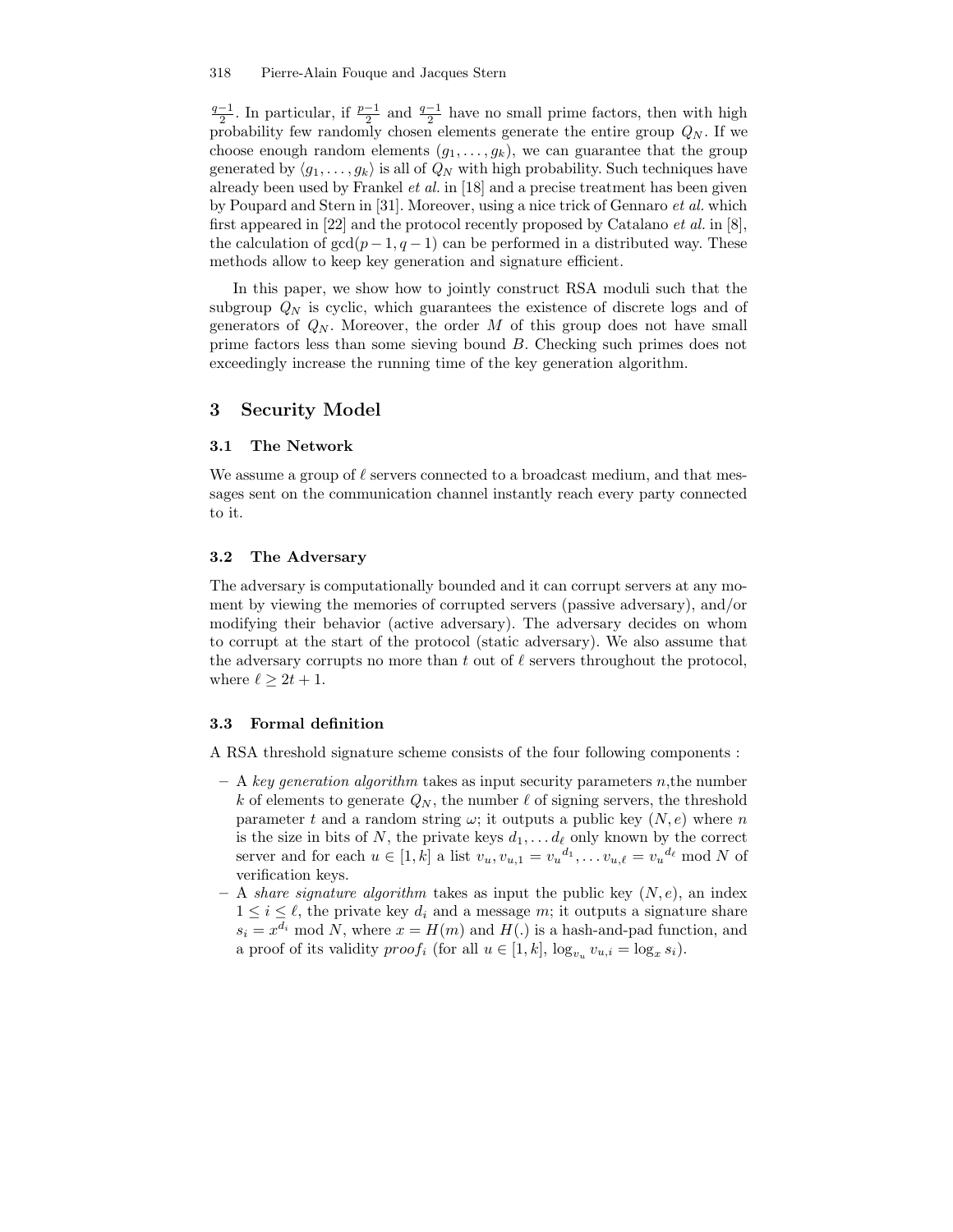- A combining algorithm takes as input the public key  $(N, e)$ , a message m, a list  $s_1, \ldots s_\ell$  of signature shares, for each  $u \in [1, k]$  the list  $v_u, v_{u,1}, \ldots v_{u,\ell}$  of verification keys and a list  $proof_1, \ldots proof_\ell$  of validity proofs; it outputs a signature s or fails.
- A verification algorithm takes as input the public key  $(N, e)$ , a message m, a signature  $s$ ; it outputs a bit  $b$  indicating whether the signature is correct or not.

#### 3.4 The players and the scenario

Our game includes the following players : a combiner, a set of  $\ell$  servers  $P_i$ , an adversary and users asking signature. All are considered as probabilistic polynomial time Turing machines. We consider the following scenario :

- At the initialization phase, the servers use the distributed key generation algorithm to create the public, private and verification keys. The public key  $(N, e)$  and all the verification keys  $v_u$ 's and  $v_u$ <sup>'</sup>s are published and each server obtains its share  $d_i$  of the secret key d.
- To sign a message  $m$ , the combiner first forwards  $m$  to the servers. Using its secret key  $d_i$  and its verification keys  $v_u, v_{u,i}$  for  $u \in [1, k]$ , each server runs the share signature algorithm and outputs a signature share  $s_i$  together with a proof of validity of the share signature  $proof<sub>i</sub>$ . Finally, the combiner uses the combining algorithm to generate the signature, provided enough signature shares are available and valid.

#### 3.5 Properties of threshold signature schemes

The two properties of a t out of  $\ell$  threshold signature scheme of interest to us are robustness and unforgeability. As we already mentioned, robustness guarantees that even if up to  $t$  malicious players send false signature shares, the scheme still returns a correct signature. This property is useful only in the presence of active adversaries.

Unforgeability guarantees that any subset of  $t+1$  players can generate a signature  $s$ , but disallows the generation by fewer than  $t$  players. This unforgeability property should hold even if some subset of less than  $t$  players are corrupted and collude. This property expresses the security of the signature scheme and is useful in the presence of passive or active adversary.

#### 3.6 The Games

In this section, we describe the security notions for threshold key generation and threshold signing protocols. We have to show that the information revealed during the key generation and the signing protocols does not release secret information to the adversary.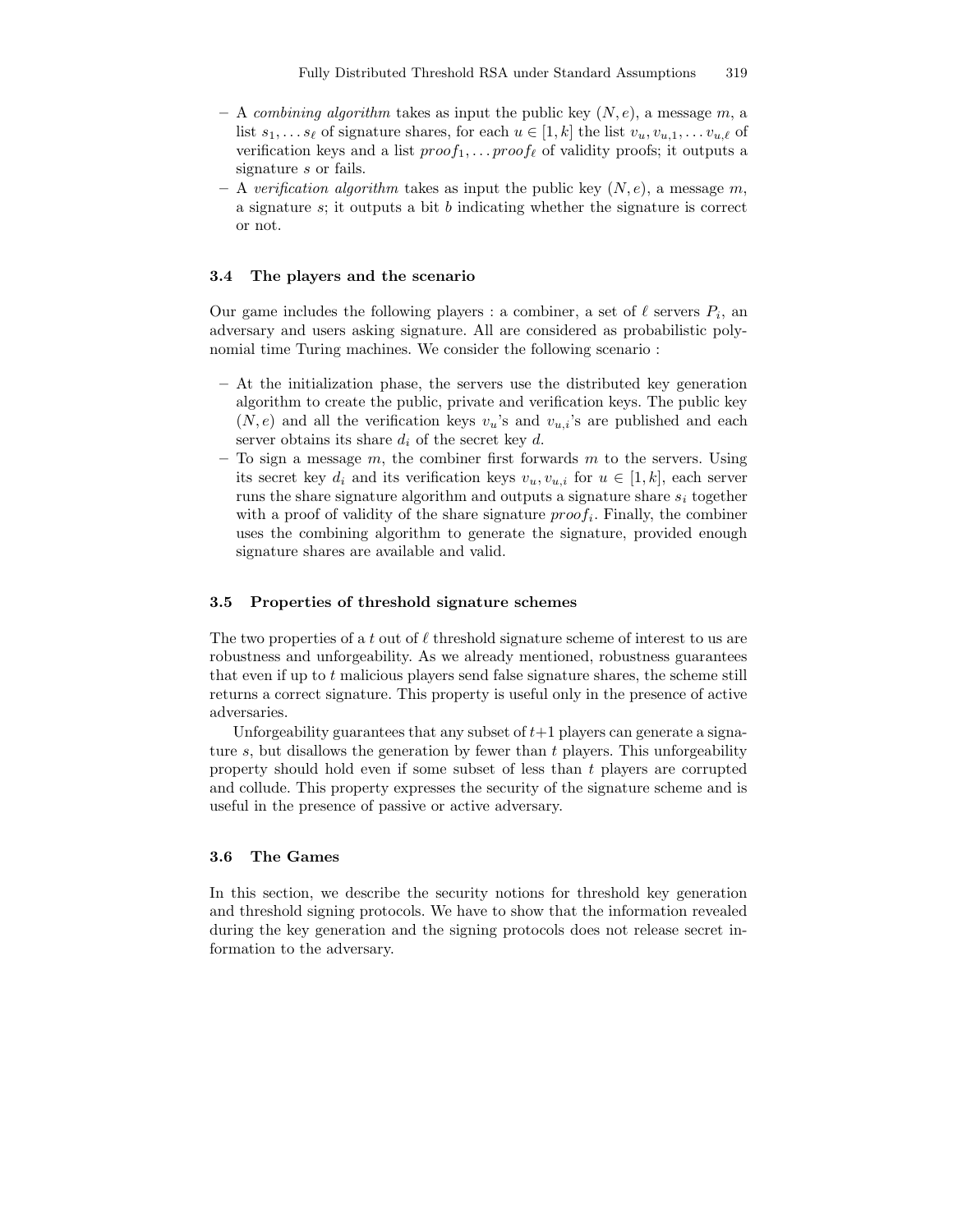Game for the threshold key generation. The correctness of the key generation requires that the probability of the secret keys  $d, p, q$ , and the public key  $(N, e)$  seem be uniformly distributed to the adversary.

The secrecy of the key generation means that if there exists an adversary  $A$ which corrupts at most t servers at the beginning of the game, then he cannot obtain more information on the secret key held by uncorrupted players.

Game for the threshold signing protocol. The secrecy of the signing protocol means that if there exists an adversary  $A$  which corrupt at most  $t$  servers at the beginning of the game and even if he can obtain signatures on messages adaptively chosen, then he cannot forge a signature on a new message.

# 4 Enhancing the Boneh-Franklin scheme to generate RSA moduli with special requirements

The aim of this section is to generate RSA moduli such that the group of squares is a cyclic group whose order has no small prime factors, namely  $N = pq, p =$  $2p'+1$  and  $q = 2q'+1$ ,  $gcd(p', q') = 1$  and no primes  $p < B$  divises neither p' nor  $q'$ . In section 6, we will prove that this group can be generated with few random elements. Moreover, we use here a sieving method to simultaneously improve the key generation protocol, the probability of finding a set of generators of  $Q_N$ , and to make secure Shamir Secret Sharing Scheme. We also present a protocol to compute the GCD of a known value and a shared value and prove the robustness and the secrecy of this new distributed key generation protocol.

#### 4.1 A New Distributed RSA modulus Generation

In [4] Boneh and Franklin present a protocol for generating a shared RSA modulus. We describe this protocol here with our adaptation.

- 1. In the first step, each server picks at random two values  $p_i$  and  $q_i$  in the interval  $\lfloor 2^{(n-1)/2} \rfloor, \lfloor \frac{2^{n/2}-1}{\ell} \rfloor$  according to [39], where *n* is the size in bits of the modulus N. Then, we use a sieving algorithm in order to discard  $p_1+\ldots+p_\ell$  and  $q_1+\ldots+q_\ell$  that have small prime factors and if  $p_1+\ldots+p_\ell-1$ or  $q_1 + \ldots + q_\ell - 1$  have small prime factors. The servers check whether  $\gcd(p-1, 4P) \stackrel{?}{=} 2$  and whether  $\gcd(4P, q-1) \stackrel{?}{=} 2$ , where  $P = \prod_{2 < p_i < B} p_i$ and  $B$  is the sieving bound using the GCD algorithm that we describe below.
- 2. Then the BGW protocol [2, 4] is run to compute the product N of  $p_1 + \ldots + p_\ell$ and  $q_1 + \ldots + q_\ell$ . They also compute the product  $\varphi(N) = (p-1)(q-1)$  and check whether  $gcd(\varphi(N), N-1) \stackrel{?}{=} 1$  using the GCD algorithm.
- 3. Next, the parties perform a primality test similar to the Fermat test modulo N. The practicality of this test is based on the empirical results of [33] where Rivest showed that if a sieving algorithm is first performed, the Miller-Rabin primality test is not needed as pseudoprimes are rare according to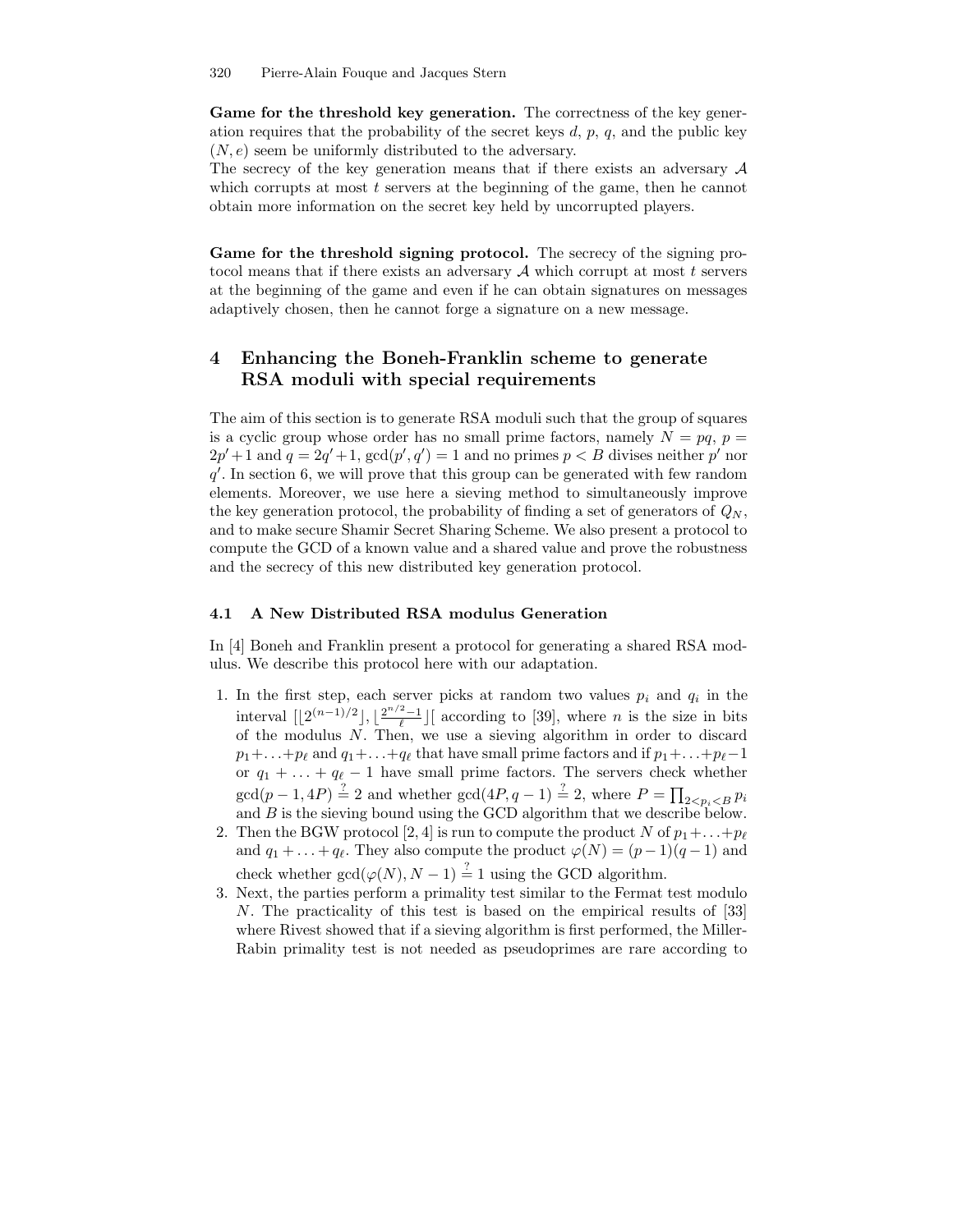Pomerance's conjectures [28, 29]. Moreover, carmichael numbers are avoided due to a trick similar to Soloway-Strassen primality test. We set  $p = p_1 +$ ... +  $p_{\ell}$  and  $q = q_1 + ... + q_{\ell}$ .

#### 4.2 Computing the gcd of a public value and a shared secret value

We briefly recall the protocol presented by Catalano *et al.* [8] for inverting a public value e modulo a shared value  $\varphi$ . The basic trick stems from the observation that  $gcd(e, \varphi) = gcd(e, \varphi + Re)$  where R is a large integer used to mask the shared and secret value  $\varphi = \varphi_1 + \ldots + \varphi_\ell$ . Server i chooses a random integer  $r_i \in_R [0..2^{n+k'}],$  where k' is a security parameter, computes  $c_i = \varphi_i + er_i$  and forwards  $c_i$  to all other servers. Each server can compute  $c = \sum_i c_i = \varphi + eR$ if we set  $R = \sum_i r_i$ . This value can be publicly known and then, all servers can compute  $gcd(e, c)$  which is equal to  $gcd(e, \varphi)$  and u and v such that  $eu + cv = 1$ when  $gcd(e, \varphi) = 1$ . Then, it is easy to show that if we replace c by  $\varphi + eR$ , we obtain  $e(u + Rv) + \varphi v = 1$ . Hence,  $u + Rv$  is the inverse of e modulo  $\varphi$ . In this case, if we note d the inverse of  $e \mod \varphi$ , each server assigns its share of the inverse d to  $d_i = v r_i$  and the first server to  $d_1 = u + v r_1$ .

We have presented here the protocol in the honest-but-curious model. But this protocol can be made robust following [8]. We can also note that this algorithm allows to compute the gcd of a known value and a shared one. We call this protocol the GCD algorithm.

# 4.3 Efficient sieving algorithm improving the generation of random number without small factors

In this subsection, we present the sieving algorithm used in phase 1 of protocol 4.1 and we show how to generate N such that neither  $p' = \frac{p-1}{2}$  nor  $q' = \frac{q-1}{2}$ have no small prime factors. Our method uses a new distributed sieving protocol designed by Boneh, Malkin and Wu in  $[5]$  that we patch in order to create p such as neither  $p$ , nor  $p'$  has a small prime factor less than  $B$ . Moreover, we show how to withstand malicious adversaries. We denote by P the product of all odd small primes up to  $B$ .

- 1. Each server picks a random integer  $a_i$  in the range  $[1, P]$  such that  $a_i$  is relatively prime to  $P$ . Then, since each  $a_i$  is a random integer relatively prime to P, their product  $a = a_1 \times \ldots \times a_\ell$  mod P is also relatively prime to P.
- 2. The servers perform a protocol to convert the multiplicative sharing of a to an additive sharing of  $a = b_1 + \ldots + b_\ell$  using the BGW protocol.
- 3. Each server picks a random  $r_i \in \left[\left\lfloor \frac{\sqrt{2} \cdot 2^{n/2-1}}{P} \right\rfloor\right]$  $\frac{p^{n/2-1}}{P}$ ,  $\left[\frac{2^{n/2}-1}{P\ell}\right]$  and sets  $p_i = r_i P + b_i$ .

Clearly,  $p = \sum p_i \equiv a \mod P$  and hence p is not divisible by any prime smaller than B. We can note that  $p = RP + a$  where  $R = \sum_i r_i$ . This sieve works only for B s.t.  $P < p$ . We can increase the bound B to  $B_1$  by checking whether  $gcd(P', p) = 1$  where  $P' = \prod_{B \le p \le B_1} p$  thanks to the GCD algorithm.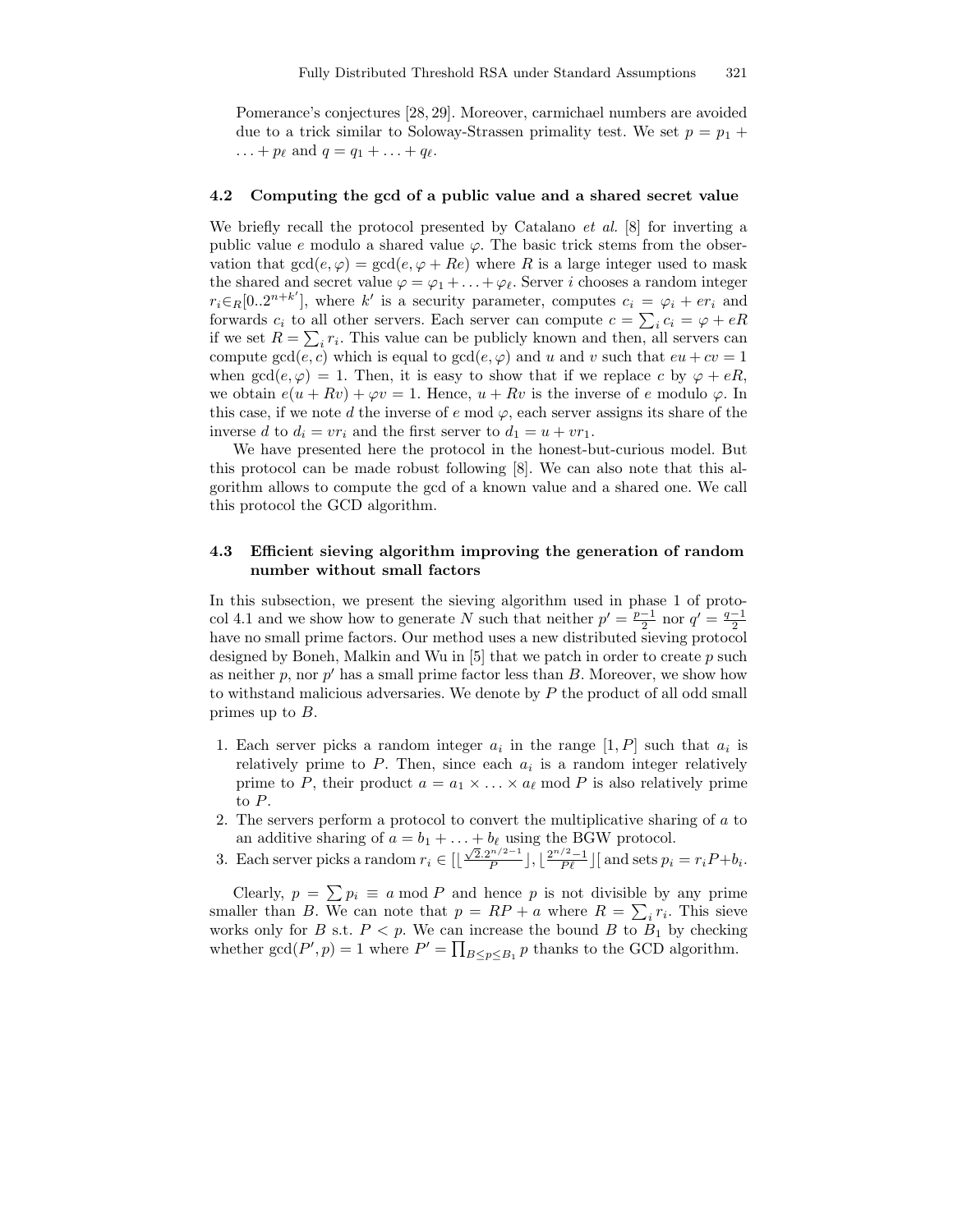In order to also prove that  $p' = \frac{p-1}{2}$  has no prime factors less than B, one has to th order to also prove that  $p = \frac{2}{2}$  has no prime factors ress than  $D$ , one has to check whether  $gcd(p-1, P) = gcd(2p', P) = 1$  and  $gcd(p-1, 4P) = 2$  to test the power of 2. If we denote P' by  $4P$ , we can perform a single test  $gcd(p-1, P') = 2$ . To distribute this test in the honest-but-curious model, the first server sets its parts  $p_1$  to  $p_1 - 1$  and we use the distributed GCD protocol described in section 4.2. It is also possible to make this test robust in presence of malicious players as it is explained in appendix 9.1.

Finally, the protocol that transforms the multiplicative sharing of  $\alpha$  into an additive sharing can also be made robust as it uses the BGW protocol. This transformation calls  $\ell$  times the BGW protocol. At the beginning,  $b_{i,0} = 0$  for all  $i \in \{0, \ldots, \ell\}$ . Then, for  $i = 1$  to  $\ell, u_i = a_i$  and  $u_j = 0$  for  $\forall j \neq i$ , and the BGW protocol performs  $(b_{1,i-1}+\ldots+b_{\ell,i-1})\times a_i = (b_{1,i-1}+\ldots+b_{\ell,i-1})(u_1+\ldots+u_\ell) =$  $b_{1,i} + \ldots + b_{\ell,i}.$ 

Theorem 1. The key generation protocol of Boneh-Franklin and the sieving protocol allow to generate RSA moduli such that the order M of the group  $Q_N$ does not contain small prime factors less than B.

It is obvious to see that the use of the sieving method to guess  $p_i$ 's and  $q_i$ 's allows to improve the first step of Boneh-Franklin's protocol and speeds up the running time of this algorithm since this avoids many rewindings in phase 3 of Boneh-Franklin. Moreover, this sieving protocol is adapted to take into account the small factors in the factorization of  $p'$  and  $q'$ .

#### 4.4 The key generation of N such that  $Q_N$  is cyclic

Here, we show how to generate N such that the group  $Q_N$  is cyclic. To guarantee this property, we use the fact that the product of two cyclic groups which orders are coprime is a cyclic group. The following lemma and the GCD protocol enables to check that  $p'$  and  $q'$  are coprime in a distributed way. First we prove a lemma which has been used in another form in [22].

Lemma 1. Let  $N = pq$  an RSA modulus,  $gcd(p-1, q-1)| gcd(N-1, \varphi(N))$ and the square free part of  $gcd(N - 1, \varphi(N))$  divides  $gcd(p - 1, q - 1)$ .

See appendix section 9.2 for a proof of this lemma.

Corollary 1. If  $gcd(N - 1, \varphi(N)) = 2$ , then  $gcd(p - 1, q - 1) = 2$ .

*Proof.* If  $gcd(N-1, \varphi(N)) = 2$ , then as  $gcd(p-1, q-1)| gcd(N-1, \varphi(N)),$  $\gcd(p-1, q-1) = 2$  since  $\gcd(p-1, q-1)$  cannot be equal to 1. These last verification can be jointly done using the GCD algorithm described in section 4.2  $\Box$ 

Theorem 2. The key generation protocol of Boneh-Franklin and the GCD protocol allow to generate RSA moduli such that the group  $Q_N$  is cyclic of order  $M = p'q'$ , where  $N = pq$ ,  $p = 2p' + 1$ ,  $q = 2q' + 1$  and neither  $p'$  nor  $q'$  have prime factors smaller than B. The iteration number of this protocol with respect to the Boneh-Franklin protocol is on average  $4 \times e^{\gamma} \ln(B)$ .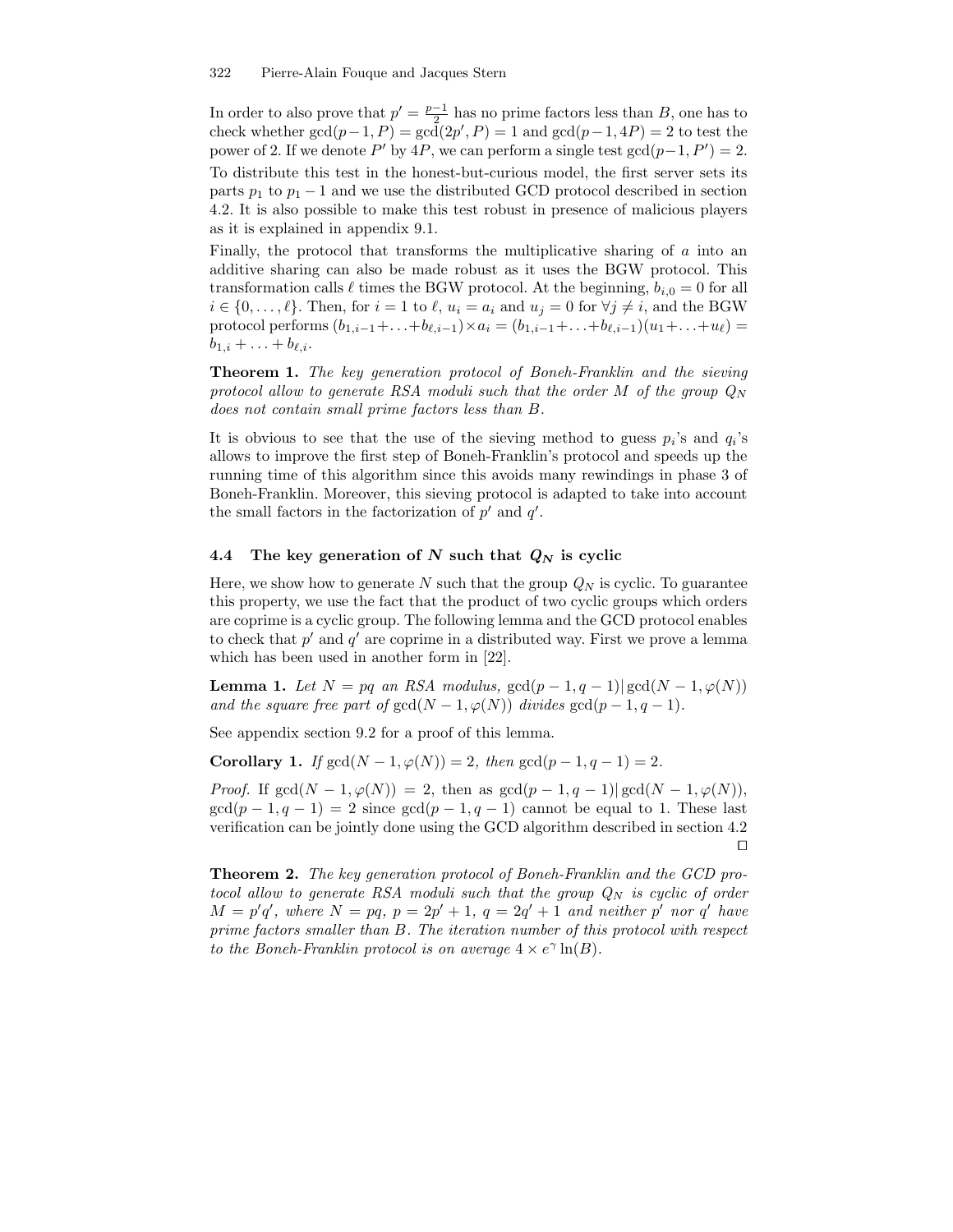Proof. Following section 4.3 and corollary1, we can assume that we get an RSA modulus such that  $p-1$  and  $q-1$  have all theirs prime divisors greater than B, they do not have common divisors, *i.e.*,  $gcd(p-1, q-1) = 2$  and  $\frac{p-1}{2}$  and  $\frac{q-1}{2}$ do not have small prime factors. As the product of cyclic groups whose order are coprime is a cyclic group, the groups of squares in  $\mathbb{Z}_p^*$  and in  $\mathbb{Z}_q^*$  are cyclic, and so the group  $Q_N$  is also cyclic. This allows to guarantee that there exists a cyclic subgroup in  $\mathbb{Z}_N^*$  of order  $M = p'q'$ .

We can estimate the iteration number of this algorithm with respect to phase 1 of the Boneh-Franklin protocol. First, it is a well-known fact that  $\lim_{n\to\infty} \Pr_{(p',q')\in[1,n]^2}[\gcd(p',q')] = 1$  =  $\frac{6}{\pi^2} > 1/2$  assuming prime numbers in  $[2^{\frac{n-1}{2}}, 2^{\frac{n}{2}}]$  are uniformly distributed. Moreover, the only slowing factor at the key generation is the check that  $gcd(P', p - 1) = 2$ , where  $P' = 4P$ . We can note that  $\Pr_{p'}[\gcd(2p', P') = 2] = \Pr_{p'}[2 \nmid p' \wedge 3 \nmid p' \wedge \ldots \wedge B \nmid p'] =$  $(1-\frac{1}{2})(1-\frac{1}{3})\ldots(1-\frac{1}{B})=\prod_{p_i\leq B}(1-\frac{1}{p_i})\approx \frac{1}{e^{\gamma}\ln(B)}$  according to the second theorem of Mertens, where  $\gamma$  is the Euler constant. Therefore, we have to run this algorithm  $2 \times (e^{\gamma} \ln(B) + e^{\gamma} \ln(B))$  on average in order to get such RSA  $\Box$  moduli.

#### 4.5 Proofs of security and robustness

For security and robustness proofs see [4, 18, 8] or the extended version.

#### 4.6 Distributed generation of the keys in Shoup's protocol

Once N is generated, let prime e be the first prime greater than  $4\Delta^2$  so that each server can compute it. Then, Catalano *et al.* protocol's [8] is run to generate a shared secret key  $d$  in a distributed manner. At the end of the protocol, each server can compute its verification keys as  $v_{u,i} = v_u^{\Delta d_i}$  for random  $v_u$  computed as  $y_u^2$  mod N where  $y_u$  is the concatenation of  $H(N||i)$  for sufficiently many i's to get the correct security parameter in the random oracle model.

# 5 Security of Shoup protocol against passive adversary

In this part we show that Shoup's protocol is secure with the RSA moduli generated in previous section against static and passive adversary.

#### 5.1 Key Generation

At the end of the key generation protocol, we want to know if the information an adversary can collect, helps him to get useful information on the secret key d. Let  $d_{i_1}, \ldots, d_{i_t}$ , t shares of the secret key obtained by the adversary from the t correupted servers.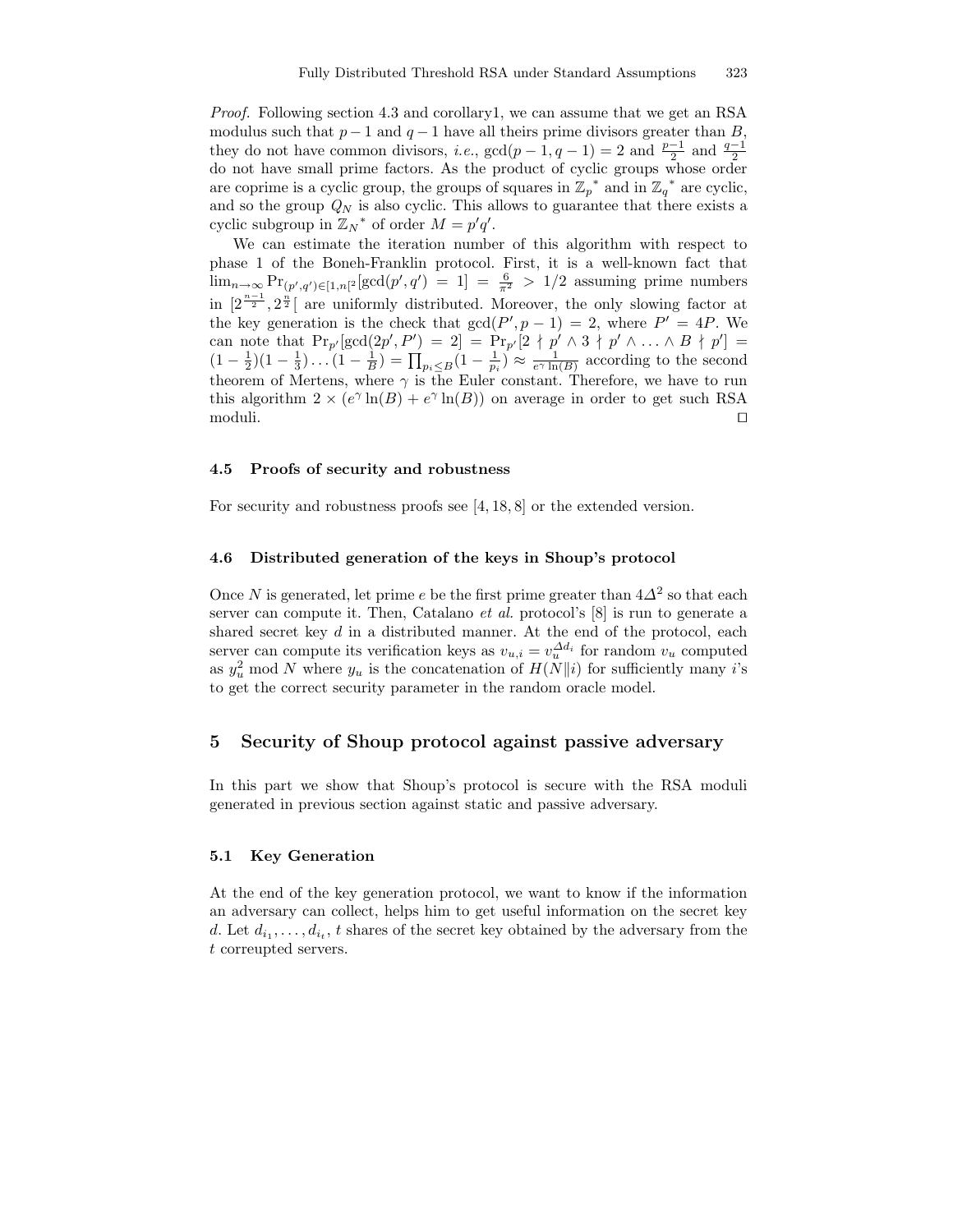Information revealed by the shares  $d_{i_j}$ . For each  $d_{i_j}$ , we can note that

$$
d_{i_j} = f(i_j) = a_0 + a_1 i_j + \ldots + a_t i_j^t \mod M
$$

If we add a  $(t+1)^{\text{th}}$  equation,  $a_0 = d$ , we obtain the following linear system :

$$
\begin{cases}\na_0 + a_1 i_1 + \dots + a_t i_1^t = d_{i_1} \text{ mod } M \\
a_0 + a_1 i_2 + \dots + a_t i_2^t = d_{i_2} \text{ mod } M \\
\dots \\
a_0 + a_1 i_t + \dots + a_t i_t^t = d_{i_t} \text{ mod } M \\
a_0 + 0 + \dots + 0 = d\n\end{cases}
$$

or with matrix  $I.A = D \text{ mod } M$ 

$$
\begin{pmatrix}\n1 & i_1 & i_1^2 & \dots & i_1^t \\
1 & i_2 & i_2^2 & \dots & i_2^t \\
\vdots & \vdots & \vdots & \ddots & \vdots \\
1 & i_t & i_t^2 & \dots & i_t^t \\
1 & 0 & 0 & \dots & 0\n\end{pmatrix}\n\cdot\n\begin{pmatrix}\na_0 \\
a_1 \\
\vdots \\
a_t\n\end{pmatrix}\n=\n\begin{pmatrix}\nd_{i_1} \\
d_{i_2} \\
\vdots \\
d_{i_t} \\
d\end{pmatrix}\n\mod M
$$

The matrix I is a Vandermonde matrix. The determinant of such matrix is  $\det(I) = \prod_{1 \leq j < k \leq t+1}(i_k - i_j) \mod M$ , where  $i_{t+1} = 0$ . As the  $i_j$ 's are distinct in  $\mathbb{Z}_M$ ,  $i_k - \overline{i_j} \neq 0$  mod M since  $\ell < B$ . Hence, each factor  $(i_k - i_j)$  is invertible modulo  $M$ , so  $det(I)$  is invertible modulo  $M$ . Therefore, all values of d are possible. Hence a group of t players cannot get information on d from shares of d. We see here that the sieving algorithm performed is important to avoid leakage of information on d. Consequently,  $\ell < B$ .

Information revealed from the verification keys. For all  $u \in [1, k]$ , the verification keys  $v_{u,i}$ 's of non-corrupted servers do not reveal any information as they can easily be simulated from the parts of the corrupted servers. The simulator chooses at random  $y_u \in \mathbb{Z}_N^*$ , computes  $v_u = y_u^{2\Delta e}$  mod N. Hence,  $v_u^d = y_u^{2\Delta}$ . We can note that  $\Delta d_i = \sum_{k=1}^{t+1} \lambda_{i,k}^S d_j \bmod \varphi(N)$  if we denote by S a group of  $t + 1$  values and if we define the Lagrange coefficients as  $\lambda_{i,j}^S =$  $\Delta \times \prod_{j' \in S \setminus j} \frac{i-j'}{j-j'}$  $\frac{i-j'}{j-j'} \in \mathbb{Z}$ . The simulator can then compute for all  $u \in [1, k]$ ,  $v_u^{\Delta d_i} =$  $y_u^{2\Delta\lambda_{i,0}^S}\times \prod_{j=1}^t v_u^{\lambda_{i,i_j}^S d_{i_j}}$  mod N, where  $S = \{0,i_1,\ldots,i_t\}$ . Hence a group of t players cannot get information from the validation keys of non-corrupted servers.

#### 5.2 Signing protocol

To generate a signature on message m, each server i computes  $x = H(m)$ ,  $s_i = x^{2\Delta d_i}$  mod N and sends  $s_i$  to the combiner without any proof because we are in the honest-but-curious model. The combiner selects a set S of  $t + 1$ values and computes  $w = \prod_{j=1}^{t+1} s_{i_j}^{2\lambda_{0,i_j}^S}$  mod N. It then follows that  $w^e = x^{4\Delta^2}$  as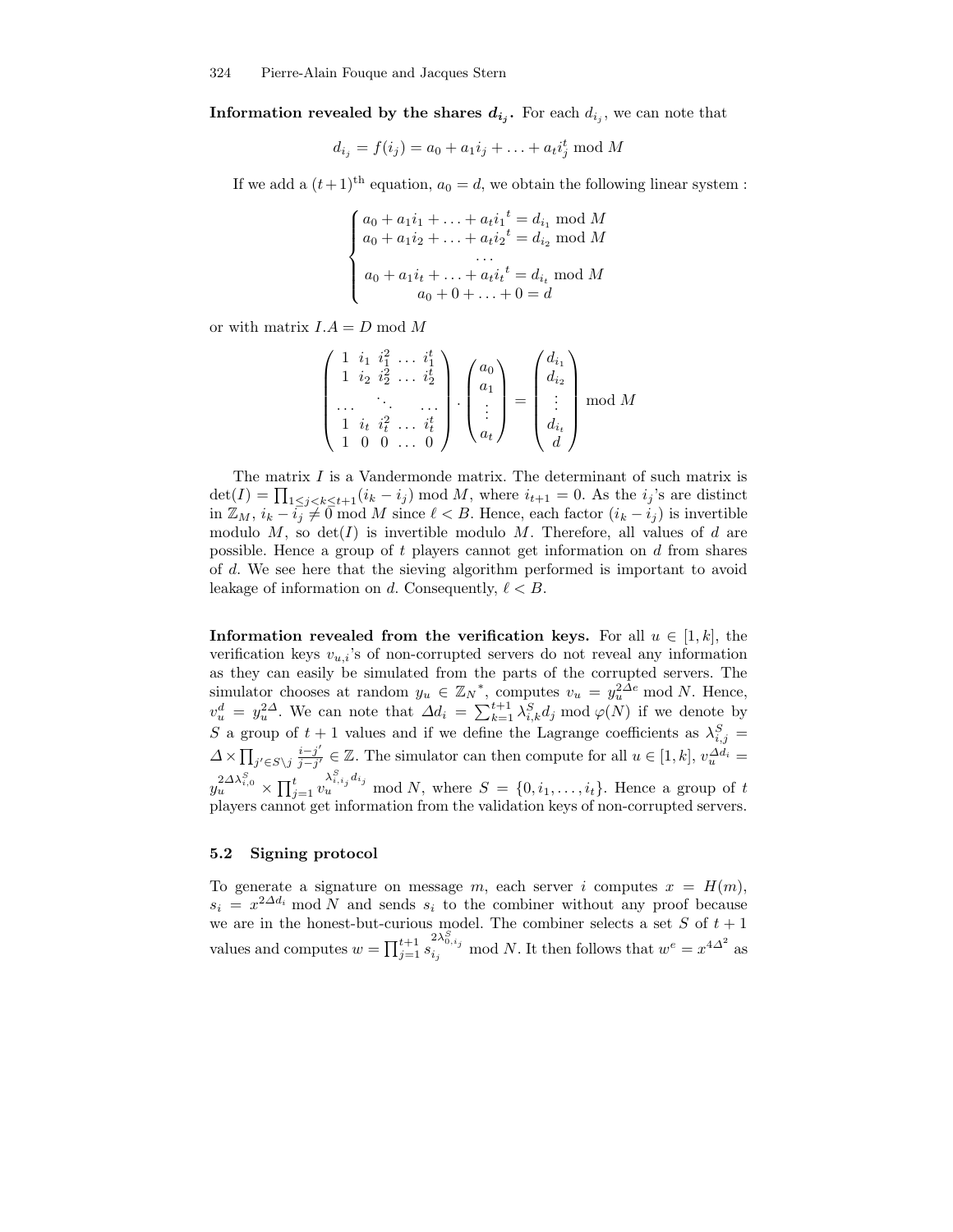$s_{i_j}^2 = x^{4\Delta d_{i_j}}$ . Applying a well-known lemma, we can extract e-root of x from w which is a e-root of  $x^{4\Delta^2}$  as  $4\Delta^2$  is a known value using the extended Euclidean algorithm on e and  $4\Delta^2$ . As we are in the honest-but-curious model, the signature s is always correct.

We can prove the following theorem :

Theorem 3. In the random oracle model, the signing protocol described above is a secure threshold signature scheme (non-forgeable) assuming the standard RSA signature scheme is secure.

*Proof.* Similar to [37].

# 6 Enhancing the Shoup scheme against active adversary

The aim of this section is to revisit the proof of correctness originally designed by Shoup to cover the case of RSA moduli generated as in the section 4. This uses a method by which we generate the entire group of squares with few random elements with high probability.

## 6.1 Proof of correctness

Let N be a modulus such that  $N = pq$  and  $p = 2p' + 1$  and  $q = 2q' + 1$  where p' and q' have no small prime factors and  $gcd(p-1, q-1) = 2$ . Accordingly  $Q_N$  is cyclic and there exists a generator g in  $Q_N$ . Thus, the discrete log of any element  $s_i^2$  in basis g exists, where  $s_i = x^{2\Delta d_i}$  and  $\Delta = \ell!$ . As we will see in section 6.3, we can denote by  $v_1, \ldots, v_k$  a k-tuple of random elements in  $(Q_N)^k$ such that with high probability, this tuple generates the whole group  $Q_N$  of order  $M = p'q'$ , *i.e.* for each  $x \in Q_N$ , there exists  $(a_1, \ldots, a_k) \in [0, M]^{k'}$  such that  $x = \prod_{i=1}^{k} v_i^{a_i} \mod N$ .

Each server *i* has a k-tuple of verification keys  $v_{1,i} = v_1^{d_i} \mod N, \ldots, v_{k,i} =$  $v_k^{d_i}$  mod N. He computes a signature share,  $s_i = x^{2d_i \Delta} \mod N$ , where  $d_i$  is the ith signature share of d and proves that

$$
\log_{v_1}(v_{1,i}) = \ldots = \log_{v_k}(v_{k,i}) = \log_{x^{4\Delta}}(s_i^2) (= d_i \mod M)
$$

The value  $s_i^2$  is a square and is an element of  $Q_N$ .

Now, we describe the proof of "correctness" and still let  $d_i \in [0, M]$  be the secret share of a server, and A and B' two integers such that  $log(A) \ge$  $log(B'Mh) + k_2$  where B' and  $k_2$  are security parameters and h is the number of rounds. Finally,  $k_1$  is a parameter such that the cheating probability  $1/B'^h$  is  $< 1/2^{k_1}$ . Whereas security parameter  $k_1$  controls the completeness and statistical zero-knowledge results, security parameter  $k_2$  controls the soundness result. We present the protocol for one round  $(h = 1)$ .

The prover chooses a random r in [0, A[. Then, he computes  $t = (v'_1, \ldots, v'_k, x') =$  $(v_1^r, \ldots, v_k^r, x^{4\Delta r})$ . Let e be the first  $b' = \log(B') - 1$  bits of the hash value

$$
e = [H(v_1, \ldots, v_k, x^{4\Delta}, v_{1,i}, \ldots, v_{k,i}, s_i^2, v'_{1}, \ldots, v'_{k}, x')]_{b'}
$$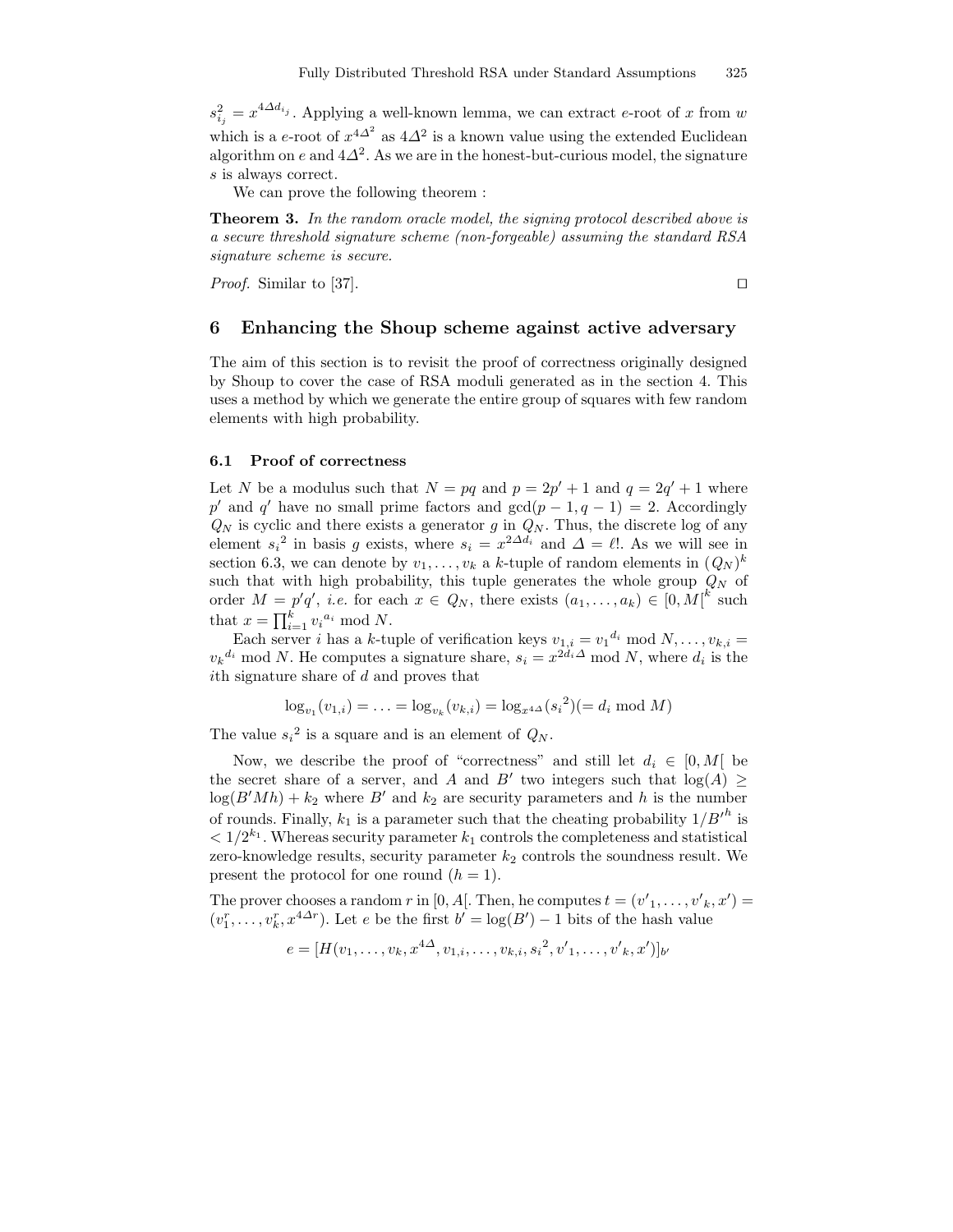if we denote by  $[x]_{b'}$  the first b' bits of x. Next, the prover calculates z where  $z = r + ed_i$ . The proof is the pair  $(e, z) \in [0, B'[\times[0, A])$ . To check it, the verifier has to compute whether

$$
e = [H(v_1, \dots, v_k, x^{4\Delta}, v_{1,i}, \dots, v_{k,i}, s_i^2, v_1^z v_{1,i}^{-e}, \dots, v_k^z v_{k,i}^{-e}, x^{4\Delta z} s_i^{-2e})]_{b'}
$$
  
and verify whether  $0 \le z < A$ .

#### 6.2 Security analysis of the proof of correctness

#### Proof of Completeness.

Theorem 4. The execution of the protocol between a prover who knows the secret  $d_i$  and a verifier is successful with overwhelming probability if  $B'Mh/A$  is negligible where h is the number of rounds.

*Proof.* If the prover knows a secret  $d_i \in [0, M]$  and follows the protocol, he fails only if some  $z > A$ . For any value  $x \in [0, M]$  the probability of failure of such event taken over all possible choices of r is smaller than  $B'M/A$ . Consequently the execution of the proof is successful with probability  $\geq (1 - \frac{B'M}{A})^h \geq 1 - \frac{B'Mh}{A}$ .  $\Box$ 

Proof of Soundness. Let us focus on soundness of the interactive proof system.

**Lemma 2.** If the verifier accepts the proof, with probability  $\geq 1/B'+\varepsilon$  where  $\varepsilon$  is a non-negligible quantity, then using the prover as a "black-box" it is possible to compute  $\sigma$  and  $\tau$  such that  $|\sigma| < A$  and  $|\tau| < B'$  such that  $v_1^{\sigma} = v_{1,i}^{\tau}, \ldots, v_k^{\sigma} =$  $v_{k,i}{}^{\tau}, x^{4\Delta\sigma} = s_i{}^{2\tau}.$ 

Proof. If we rewind the adversary and get two valid proofs for the same commitment t,  $(e, z)$  and  $(e', z')$ , we have for  $u = 1, \ldots, k$  *i.e.* for all verification keys,  $v_u{}^r = v_u{}^z v_{u,i}^{-e} = v_u{}^{z'} v_{u,i}^{-e'}$ . So, we obtain  $v_u{}^{\sigma} = v_{u,i}{}^{\tau}$  mod N if we set  $\sigma = z' - z$ and  $\tau = e - e'$ . Therefore we can write  $v_1^{\sigma} = v_{1,i}^{\tau}, \dots, v_k^{\sigma} = v_{k,i}^{\tau}, x^{4\Delta\sigma} = s_i^{2\tau}$ .  $\Box$ 

Theorem 5. (Soundness) Assume that some probabilistic polynomial Turing machine  $\tilde{P}$  is accepted with non-negligible probability. If  $B' < B$ ,  $h \times \log(B') =$  $\theta(k_1)$ ,  $k = \theta(k_1/\log(B))$  and  $\log(A)$  is a polynomial in  $k_1$  and  $\log(N)$ , we can prove that  $x^{4\Delta d_i} = s_i^2$  and so  $s_i$  is a correct signature share.

*Proof.* By the previous lemma we can assume that we have  $\tau$  and  $\sigma$  such that  $v_u^{\sigma} = v_u^{d_i \tau}$  for  $u = 1, \ldots, k$  and  $x^{4\Delta \sigma} = s_i^{2\tau}$ .

Then, we can write  $x^{4\Delta}$  with the set of generators of  $Q_N$  since it is a square :  $x^{4\Delta} = v_1^{\beta_1} \times \ldots \times v_k^{\beta_k}.$ 

Consequently if we raise this equation to the power  $\sigma$ , we obtain  $x^{4\Delta\sigma}$  =  $v_1^{\sigma\beta_1} \times \ldots \times v_k^{\sigma\beta_k}$ . But,  $x^{4\Delta\sigma}$  is equal to  $s_i^{2\tau}$  and  $v_1^{\sigma\beta_1} \times \ldots \times v_k^{\sigma\beta_k}$  is equal to  $(v_1^{\beta_1} \times \ldots \times v_k^{\beta_k})^{\tau d_i}$  as  $v_u^{\sigma} = v_u^{d_i \tau}$  for  $u = 1, \ldots, k$ .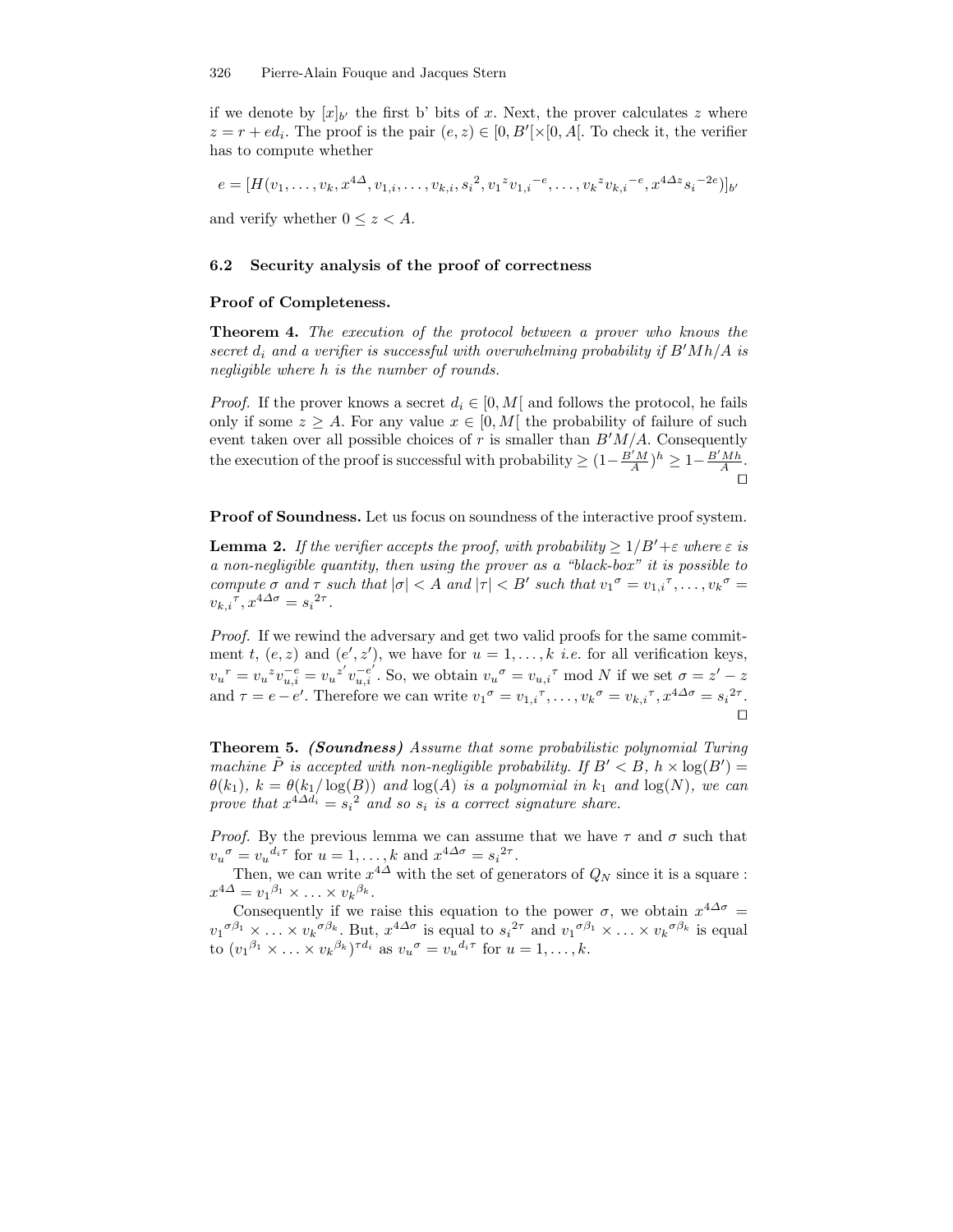Therefore,  $s_i^{2\tau} = (x^{4\Delta})^{\tau d_i}$  with  $|\tau| < B'$ . We can simplify this equation by  $\tau$  if  $\tau$  is coprime with  $p'q'$ . So we obtain  $x^{4\Delta d_i} = s_i^2$  if  $B' < B$ .

Let  $\tilde{\pi}(k_1)$  the probability of success of  $\tilde{P}$ . If  $\tilde{\pi}(k_1)$  is non-negligible, there exists an integer c such that  $\tilde{\pi}(k_1) \geq 1/k_1^c$  for infinitely many values  $k_1$ . The probability for  $\tilde{P}$  to generate a correct signature share while the  $v_i$ s generate the group  $Q_N$  is larger than  $\tilde{\pi}(k_1) - 2 \times \frac{2}{k-1} \times \frac{1}{B^{k-1}}$  according to the result of the section 6.3. So, if  $k = \theta(k_1/\log(B))$ , for infinitely many values  $k_1, 2 \times \frac{2}{k-1} \times$  $\frac{1}{B^{k-1}} \leq 1/3k_1^c$ .

Furthermore, for  $k_1$  large enough,  $1/B'^h < 1/3k_1^c$  if  $h \times \log(B') = \theta(k_1)$ . So by taking  $\varepsilon = \tilde{\pi}(k_1)/3$  in lemma 2 we conclude that it is possible to obtain  $(\sigma, \tau)$ in polynomial time  $O(1/\varepsilon) = O(k_1^{\text{c}})$ ).  $\qquad \qquad \Box$ 

#### Proof of Statistical Zero-Knowledge.

*Proof.* Furthermore, we can prove that if A is much larger than  $B' \times N$ , the protocol statistically gives no information about the secret. In the random oracle model where the attacker has a full control of the values returned by the hash function  $H$ , we define the first  $b'$  bits of the value of  $H$  at

$$
(v_1, \ldots, v_k, x^{4\Delta}, v_{1,i}, \ldots, v_{k,i}, s_i^2, v_1^2 v_{1,i}^{-e}, \ldots, v_k^2 v_{k,i}^{-e}, x^{4\Delta z} s_i^{-2e})
$$

to be e. With overwhelming probability, the attacker has not yet defined the random oracle at this point so the adversary  $A$  cannot detect the fraud.  $\square$ 

#### 6.3 Choice of parameters

In this section we prove that with high probability we generate the entire square group  $Q_N$  with only few random elements.

**Theorem 6.** With probability greater than  $1-2 \times \frac{2}{k-1} \times \frac{1}{B^{k-1}}$ , a random k-tuple  $(v_1, \ldots, v_k)$  generates  $Q_N$ .

See appendix section 9.3 for a proof of this theorem.

# 7 Practical parameters for the scheme

In the key generation we can test whether p, q, p' and  $q'$  are divisible by small primes  $\leq B$  and  $gcd(p', q') = 1$ . We can assume that B is the first prime greater than 2 16 . The loss in the key generation phase is a factor 80 on average. Indeed, we have seen in the proof of theorem 2 section 4.4 that  $\Pr_{p'}[p'$  has no small prime factors  $\leq B] \approx \frac{1}{e^{\gamma} \ln(B)}$ . If we fix B to  $2^{16}$ , we can assume that  $Pr_{p'}[p'$  has no small prime factors  $\leq B$   $> \frac{1}{20}$ . Therefore, to generate p and q such that neither  $p'$  nor  $q'$  have small prime factors and such that  $\gcd(p-1, q-1) = 2$ , we have to run on average  $2 \times (20+20) = 80$  times the first phase of Boneh-Franklin's protocol. This factor is not critical as this algorithm is run only once.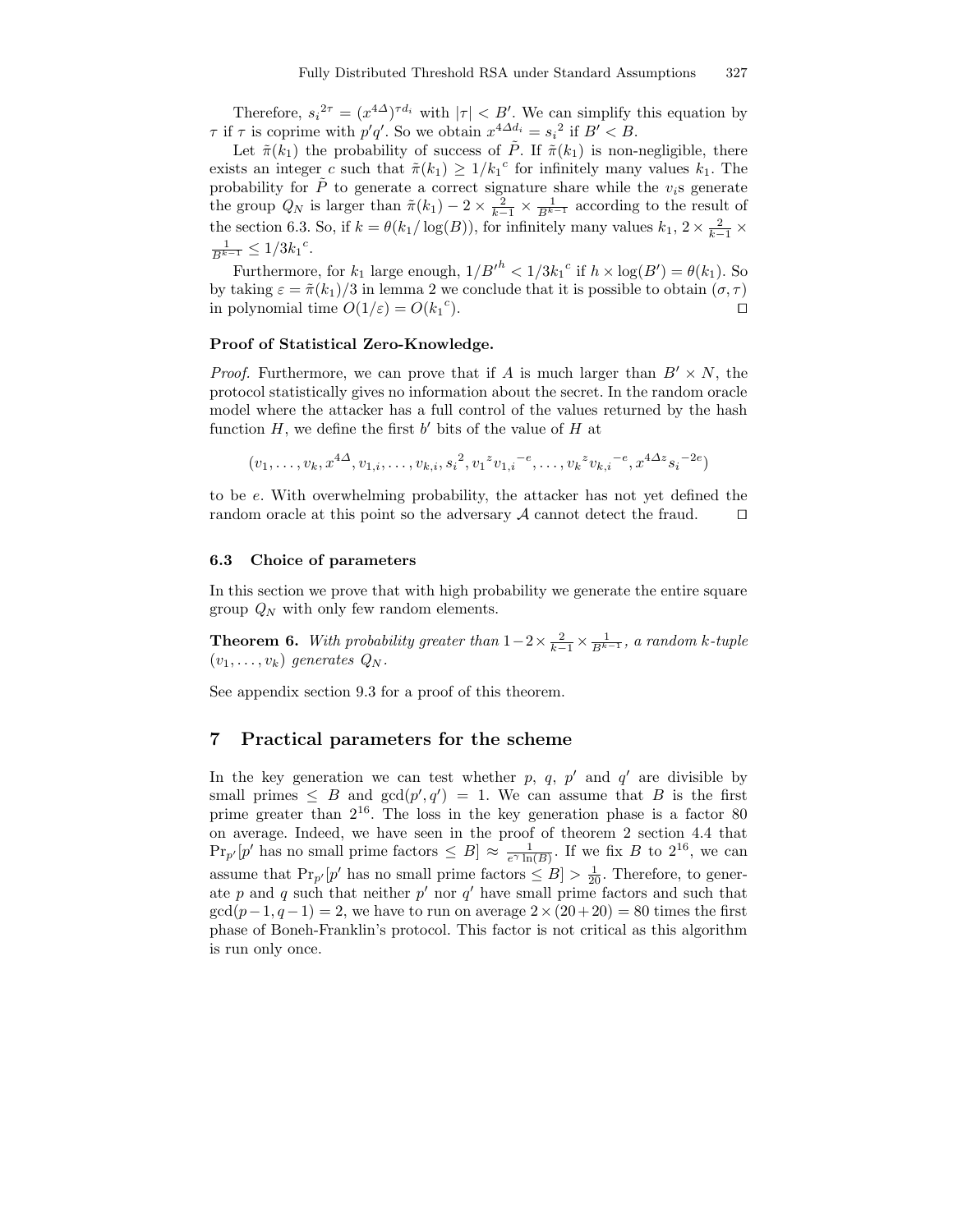In the proof of correctness, if we want to have a security parameter of  $2^{80}$ , we choose  $B' = 2^{16} < B$ . Hence, we have to choose  $h = 5$  rounds. To generate the group of squares with probability greater than  $1 - 2^{80}$ , we need  $u = 6$ verification keys. Therefore, we need 30 proofs of correctness but is is acceptable in the applications that we have in mind.

# 8 Conclusion

In this paper, we have showed how to avoid safe prime RSA modulus in Shoup's proof of robustness such that the proof remains correct. We consider environments where high security is required such as electronic voting schemes, and therefore, we need protocols using standard assumptions and we are ready to pay the price for it.

Basically, we use three different techniques allowing to prove that :

- the group of square is cyclic,
- we generate p and q such that  $p'$  and  $q'$  do not contain small prime factors, which allows us to generate the group  $Q_N$  and make Shamir Secret Sharing Scheme secure
- we generate a set of generators of  $Q_N$  by picking at random different generators in  $Q_N$ .

Finally, we show how to adapt Shoup proof in order to work with different elements that generate  $Q_N$  instead of a single one.

# References

- 1. O. Baudron, P.A. Fouque, D. Pointcheval, G. Poupard, and J. Stern. Practical Multi-Candidate Election System. In PODC '01. ACM, 2001.
- 2. M. Ben-Or, S. Goldwasser, and A. Widgerson. Completeness theorems for noncryptographic fault-tolerant distributed computing. In Proceedings of the 20th STOC, ACM, pages 1–10, 1988.
- 3. S. Blackburn, S. Blake-Wilson, S. Galbraith, and M. Burmester. Shared Generation of Shared RSA Keys. Technical report, University of Waterloo, Canada, February 1998. CORR-98-19.
- 4. D. Boneh and M. Franklin. Efficient Generation of Shared RSA keys. In Crypto '97, LNCS 1233, pages 425–439. Springer-Verlag, 1997.
- 5. D. Boneh, M. Malkin, and T. Wu. Experimenting with Shared Generation of RSA keys. In Internet Society's 1999 Symposium on Network and Distributed System Security (SNDSS), pages 43–56, 1999.
- 6. R. Canetti, R. Gennaro, A. Herzberg, and D. Naor. Proactive Security : Long-term Protection Against Break-ins. CryptoBytes, 3(1), Spring 1997.
- 7. R. Canetti and S. Goldwasser. An Efficient Threshold Public Key Cryptosystem Secure Against Adaptive Chosen Ciphertext Attack. In Eurorypt '99, LNCS 1592, pages 90–106. Springer-Verlag, 1999.
- 8. D. Catalano, R. Gennaro, and S. Halevi. Computing Inverses over a Shared Secret Modulus. In Eurocrypt '00, LNCS 1807, pages 190–207. Springer-Verlag, 2000.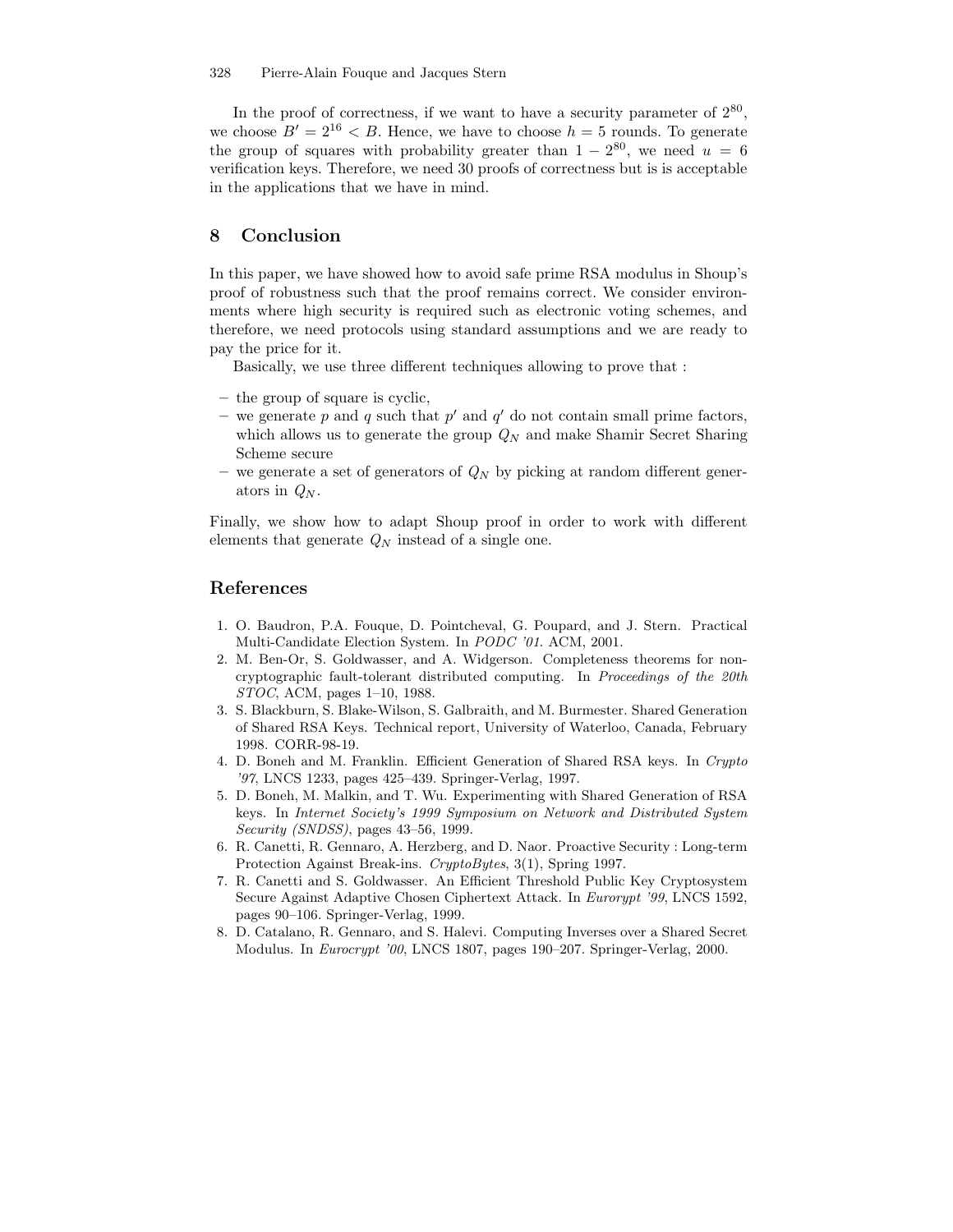- 9. C. Cocks. Split Knowledge Generation of RSA Parameters. In Cryptography and Coding : 6th IMA Conference, LNCS 1355, pages 89–95. Springer-Verlag, 1997.
- 10. C. Cocks. Split Generation of RSA Parameters with Multiple Participants. Technical report, CESG, 1998. Available at http://www.cesg.gov.uk.
- 11. I. Damgård and M. Jurik. A Generalisation, a Simplification and Some Applications of Paillier's Probabilistic Public-Key System. In PKC '01, LNCS 1992, pages 119–136. Springer-Verlag, 2001.
- 12. I. Damgård and M. Koprowski. Practical Threshold RSA Signatures Without a Trusted Dealer. In Eurocrypt '01, LNCS 2045, pages 152–165. Springer-Verlag, 2001.
- 13. Y. Desmedt and Y. Frankel. Shared Generation of Authenticators and Signature. In Crypto '91, LNCS 576, pages 457–469. Springer-Verlag, 1991.
- 14. P. A. Fouque, G. Poupard, and J. Stern. Sharing Decryption in the Context of Voting or Lotteries. In Financial Crypto '00, LNCS. Springer-Verlag, 2000.
- 15. P. A. Fouque and J. Stern. One Round Threshold Discrete-Log Key Generation without Private Channels. In PKC '01, LNCS 1992. Springer-Verlag, 2001.
- 16. Y. Frankel, P. Gemmell, P. MacKenzie, and M. Yung. Optimal Resilience Proactive Public-Key Cryptosystems. In FOCS '97, pages 384–393, 1997.
- 17. Y. Frankel, P. Gemmell, P. MacKenzie, and M. Yung. Proactive RSA. In Crypto '97, pages 440–454, 1997.
- 18. Y. Frankel, P. MacKenzie, and M. Yung. Robust Efficient Distributed RSA Key Generation. In STOC '98, pages 663–672, 1995.
- 19. R. Gennaro, S. Jarecki, H. Krawczyk, and T. Rabin. Robust and Efficient Sharing of RSA Functions. In Crypto '96, LNCS 1109, pages 157–172. Springer-Verlag, 1996.
- 20. R. Gennaro, S. Jarecki, H. Krawczyk, and T. Rabin. Robust Threshold DSS Signatures. In Eurocrypt '96, LNCS 1070, pages 425–438. Springer-Verlag, 1996.
- 21. R. Gennaro, S. Jarecki, H. Krawczyk, and T. Rabin. Secure Distributed Key Generation for Discrete-Log Based Cryptosystems. In Eurocrypt '99, LNCS 1592, pages 295–310. Springer-Verlag, 1999.
- 22. R. Gennaro, D. Micciancio, and T. Rabin. An Efficient Non-Interactive Statistical Zero-Knowledge Proof System for Quasi-Safe Prime Products. In Proc. of the Fifth ACM Conference on Computer and Communications Security '98. ACM, 1998.
- 23. N. Gilboa. Two Party RSA Key Generation. In Crypto '99, LNCS 1666. Springer-Verlag, 1999.
- 24. L. C. Guillou and J.-J. Quisquater. A Practical Zero-Knowledge Protocol Fitted to Security Microprocessor Minimizing Both Transmission and Memory. In Eurocrypt '88, LNCS 330, pages 123–128. Springer-Verlag, 1988.
- 25. B. King. Improved Methods to Perform Threshold RSA. In Asiacrypt '00, LNCS 1976, pages 359–372. Springer-Verlag, 2000.
- 26. S. Miyazaki, K. Sakurai, and M. Yung. On Threshold RSA-signing with no dealer. In ICICS '99, LNCS 1787. Springer-Verlag, 1999.
- 27. T.P. Pedersen. A Threshold Cryptosystem without a Trusted Party. In Eurocrypt'91, LNCS 547, pages 522–526. Springer-Verlag, 1991.
- 28. C. Pomerance. On the distribution of pseudoprimes. In Mathematics of Computation, 37(156), pages 587–593, 1981.
- 29. C. Pomerance. Two methods in elementary analytic number theory. pages 135– 161. Kluwer Academic Publishers, 1989.
- 30. G. Poupard and J. Stern. Generation of Shared RSA Keys by Two Parties. In Asiacrypt '98, LNCS 1514, pages 11–24. Springer-Verlag, 1998.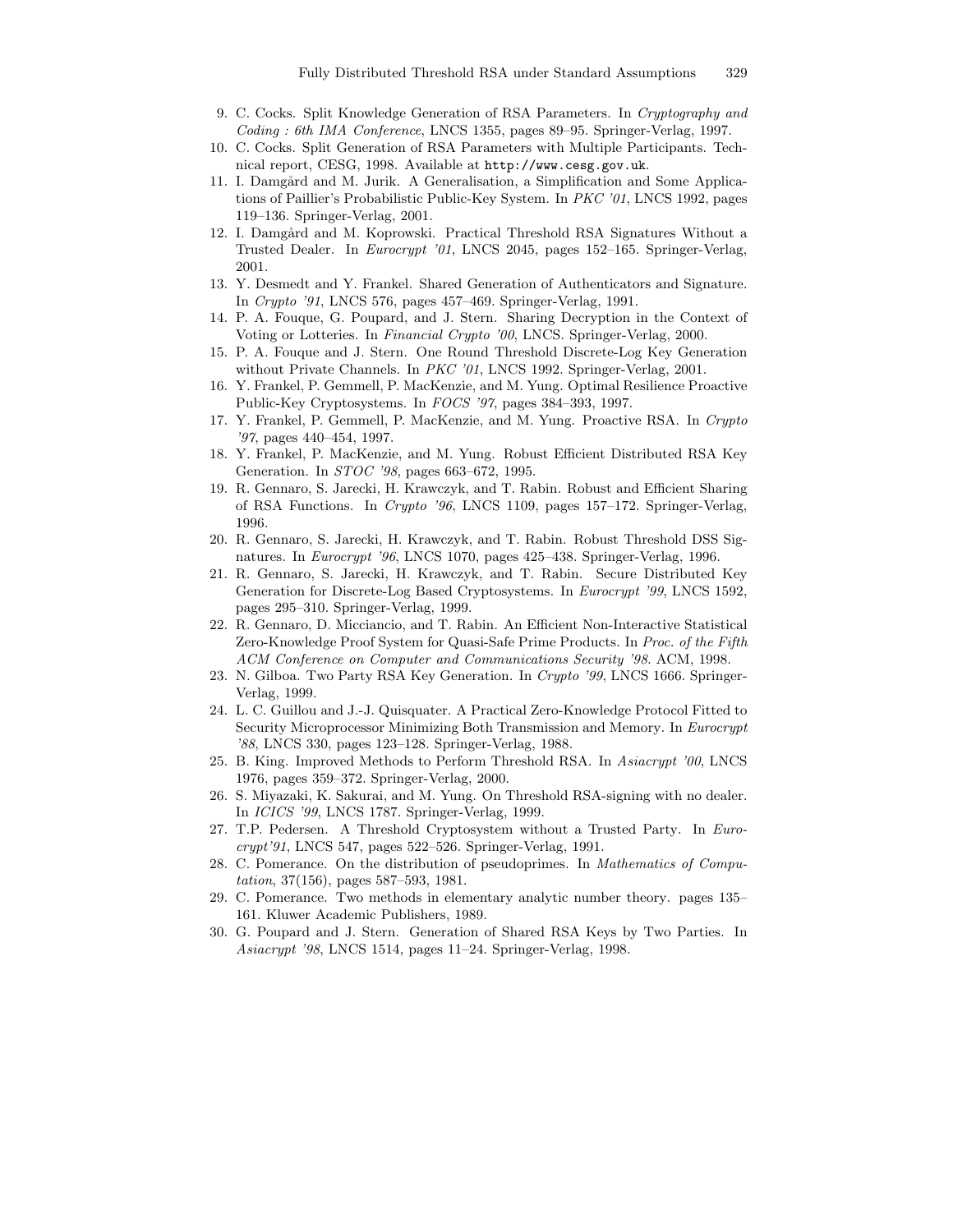- 330 Pierre-Alain Fouque and Jacques Stern
- 31. G. Poupard and J. Stern. Short Proofs of Knowledge for Factoring. In PKC '00, LNCS 1751, pages 147–166. Springer-Verlag, 2000.
- 32. T. Rabin. A Simplified Approach to Threshold and Proactive RSA. In Crypto '98, LNCS 1462, pages 89–104. Springer-Verlag, 1998.
- 33. R. Rivest. Finding Four Million Large Random Primes. In Crypto '90, LNCS 537, pages 625–626. Springer-Verlag, 1991.
- 34. R. Rivest, A. Shamir, and L. Adleman. A Method for Obtaining Digital Signatures and Public Key Cryptosystems. Communications of the ACM, 21(2):120–126, February 1978.
- 35. A. De Santis, Y. Desmedt, Y. Frankel, and M. Yung. How to share a function securely. In STOC '94, pages 522–533. ACM, 1994.
- 36. A. Shamir. How to Share a Secret. Communications of the ACM, 22:612–613, November 1979.
- 37. V. Shoup. Practical Threshold Signatures. In Eurocrypt '00, LNCS 1807, pages 207–220. Springer-Verlag, 2000.
- 38. V. Shoup and R. Gennaro. Securing Threshold Cryptosystems against Chosen Ciphertext Attack. In Eurocrypt '98, LNCS 1403, pages 1–16. Springer-Verlag, 1998. cf. the extended version for the Journal of Cryptology, available at http://www.shoup.net/papers/.
- 39. R.D. Silverman. Fast Generation of Random, Strong RSA Primes. RSA Laboratories, May 1997.

# 9 Appendix

#### 9.1 Robustness of the distributed sieving protocol

To resist against such players, we first run a "sum-to-poly" algorithm as described in  $[16, 18]$ . When the polynomial sharing of  $p$  is obtained, one can note that  $\sum_{j \in S \setminus \{0\}} \lambda_{0,j}^S = 1$ , where  $\lambda_{0,j}^S$  denotes the Lagrange coefficient of the jth server. Therefore, server i can set its new polynomial share to  $f(i) - 1$  if  $f(i)$ denotes its polynomial share. Indeed, if  $p = f(0) = \sum_{j \in S \setminus \{0\}} \lambda_{0,j}^S f(j)$ , then

$$
p - 1 = f(0) - 1 = \sum_{j \in S \setminus \{0\}} \lambda_{0,j}^S f(j) - \sum_{j \in S \setminus \{0\}} \lambda_{0,j}^S = \sum_{j \in S \setminus \{0\}} \lambda_{0,j}^S (f(j) - 1)
$$

Next, the GCD protocol can also be applied with a polynomial sharing of the secret value  $\varphi = p - 1$ .

#### 9.2 Proof of lemma 1

*Proof.* We can note that  $\varphi(N) = N - p - q + 1 = (N - 1) - (p - 1) - (q - 1)$ . So,

$$
(N-1) - \varphi(N) = (p-1) + (q-1)
$$

Consequently,  $gcd(N-1, \varphi(N)) = gcd((N-1)-\varphi(N), \varphi(N)) = gcd((p-1)+(q-1)$ 1),  $\varphi(N)$ ). If we note  $a = p - 1$  and  $b = q - 1$ , we have to compare  $gcd(a + b, ab)$ and  $gcd(a, b)$ . It is easy to see that  $gcd(a, b) | gcd(a + b, ab)$ , because if  $f | gcd(a, b)$ ,  $f|a$  and  $f|b$ , so  $f|a + b$  and  $f|ab$ .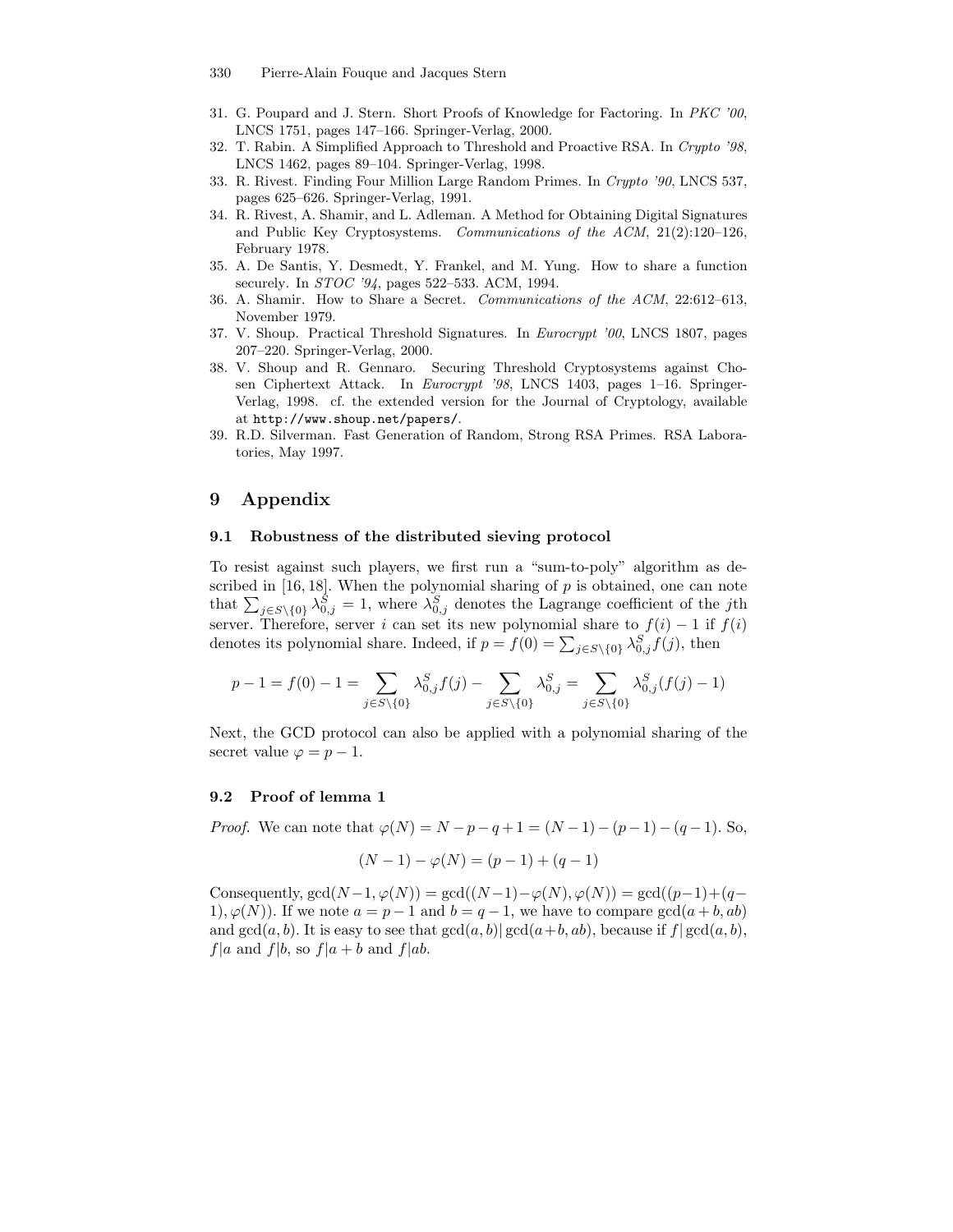But let  $f| \gcd(a + b, ab)$ . As,

$$
gcd(a + b, ab) = gcd(a + b, ab - a(a + b)) = gcd(a + b, -a2) = gcd(a + b, a2)
$$

We can assume that  $f|(a + b)$  and  $f|a^2$ . If f is a prime number,  $f|a$  and as  $f|(a + b)$ ,  $f| gcd(a, b)$ . If f is not a prime number but a power of some prime number, say  $f = f^{\prime \alpha}$ , we have  $f^{\prime \alpha} |a^2$  and  $\alpha = 2\beta$ . Hence,  $f^{\prime \beta} |a+b$  and  $f^{\prime \beta} |a$ , so  $f'^{\beta}$  gcd $(a, b)$ .

#### 9.3 Proof of theorem 6

**Theorem 5.** With probability greater than  $1-2 \times \frac{2}{k-1} \times \frac{1}{B^{k-1}}$ , a random k-tuple  $(v_1, \ldots, v_k)$  generates  $Q_N$ .

Let us first define additional notations. If  $(v_1, \ldots, v_k)$  is a k-tuple of  $(Q_N)^k$ , we use  $\langle v_1, \ldots, v_k \rangle$  to denote the subgroup of  $Q_N$  that is generated by the  $v_i$ 's, *i.e.*,  $\langle v_1, \ldots, v_k \rangle = \{ x \in Q_N | \exists (\lambda_1, \ldots, \lambda_k) \ x = \prod_{i=1}^k v_i^{\lambda_i} \text{ mod } N \}.$ 

We also denote by  $\zeta(k)$  the Riemann Zeta function defined by  $\zeta(k) = \sum_{d=1}^{+\infty} \frac{1}{d_k^k}$ for any integer  $k \geq 2$ . If  $n = q_1^{e_1} \times q_2^{e_2} \times \ldots \times q_j^{e_j}$ , we denote by  $\varphi_k(n)$  $n^k \times (1 - \frac{1}{q_1 k})(1 - \frac{1}{q_2 k}) \dots (1 - \frac{1}{q_j k})$ , the generalization of the Euler function in the case of k generators. Finally, if  $n$  has no prime factors less than  $B$ , we define  $\zeta_B(k)$  has  $\sum_{d=B}^{+\infty} \frac{1}{d^k}$ .

To find a generator  $v$  of  $Q_N$ , we have to find a  $v$  such that  $v \mod p$  generates  $Q_p$  and v mod q generates  $Q_q$ .

We estimate the probability that  $x \in Q_N$  is a generator of  $Q_N$ . The probability to catch such number depends on the factorization of the order  $p'$  of  $Q_p$ and q'. Yet, even if  $M = p'q'$  has no small factors, the probability is to obtain such generator is not overwhelming. Indeed, if we pick a random element  $v$  in  $Q_p$ , the probability that v is a generator of  $Q_p$  is

$$
\Pr = \Pr_{v \in Q_p} (\langle v \rangle = Q_p) = \frac{\varphi(p')}{p'} = \prod_{p_i \ge B, p_i | p-1} (1 - \frac{1}{p_i}) \le 1 - \frac{1}{p_1}
$$

and if  $p_1 \leq 2B$ , we can bound the probability by  $\leq 1 - \frac{1}{2B}$ . The probability that  $B \leq p_1 \leq 2B$  is equal to the probability that  $p'$  is divisible by at least one prime that belongs in  $[B, 2B]$ . So,  $Pr_{p_1}[B \leq p_1 \leq 2B] = \sum_{B \leq q_i \leq 2B, q_i prime} \frac{1}{q_i} \geq$  $\frac{1}{2B} \times (\pi(2B) - \pi(B))$  if we denote by  $\pi(x)$  the number of primes between 2 and x. If  $B = 2^{16}$ , with probability  $\geq 1/26$ ,  $\Pr \leq \frac{1}{2^{17}}$ . Consequently, we cannot say that this probability is overwhelming.

However, if we allow to choose several random elements in  $Q_N$ , then the subgroup  $\langle v_1, \ldots, v_k \rangle$  is a equal to  $Q_N$  with high probability. A k-tuple  $(v_1, \ldots, v_k)$ is a set of generators of  $Q_N$  if  $(v_1 \mod p, \ldots, v_k \mod p)$  is a set of generators of  $Q_p$  and if  $(v_1 \mod q, \ldots, v_k \mod q)$  is a set of generators of  $Q_q$ . Hence, the number of k-tuples of  $(Q_N)^k$  that generate  $Q_N$  is the number of these k-tuples viewed as elements of  $(Q_p)^k$  that generate  $Q_p$  and viewed as elements of  $(Q_q)^k$ that generate  $Q_q$ .